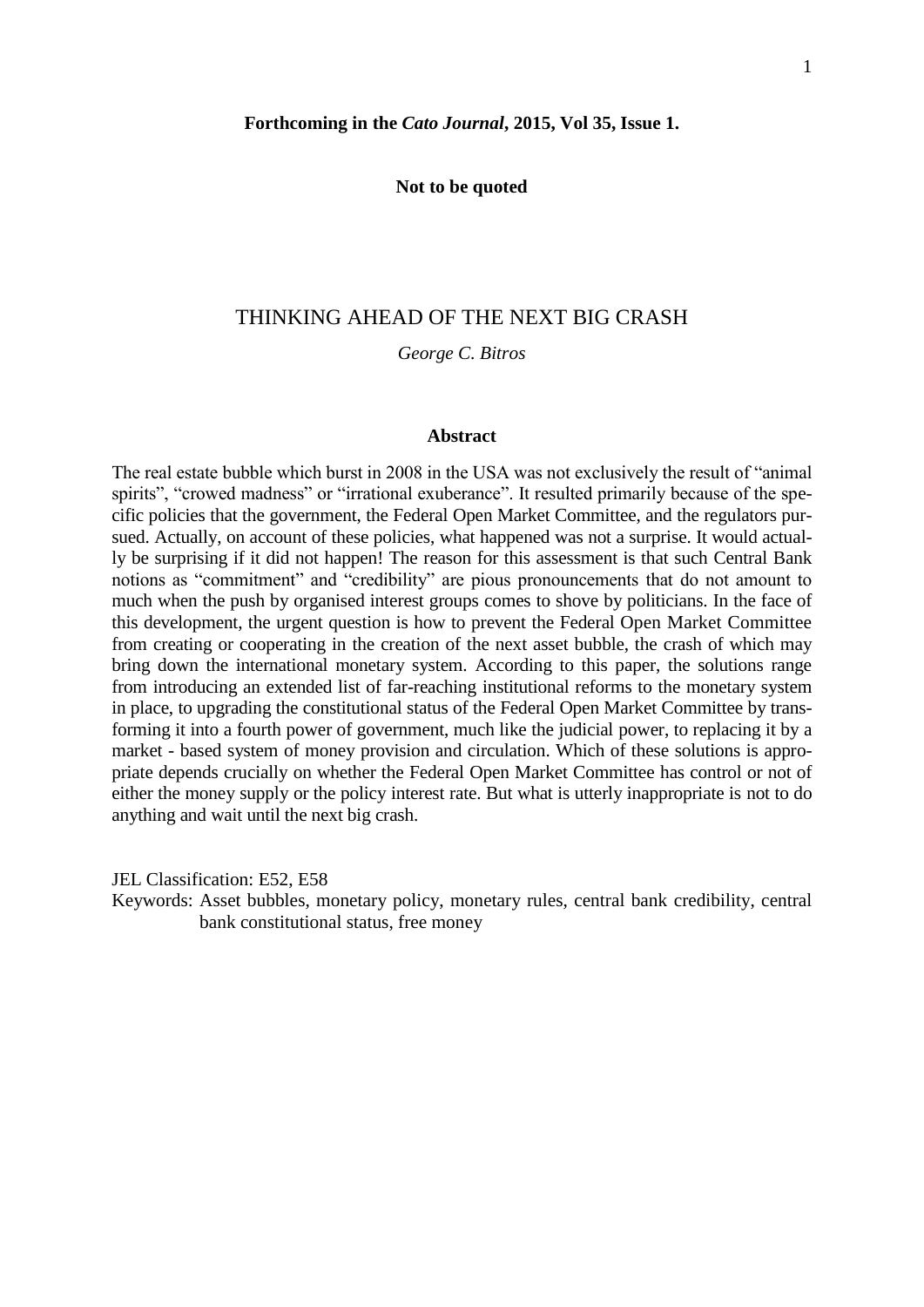### THINKING AHEAD OF THE NEXT BIG CRASH

# *George C. Bitros*\*

In the aftermath of the unprecedented economic crisis that broke open in the USA in 2008 and threatened the collapse of the international financial system, researchers of macroeconomics, finance and political economy are showing renewed interest in the old but very significant question: Are central banks prone to creating asset bubbles and, if so, how is it possible to safeguard against misusing of their discretionary power?<sup>1</sup> If one searched for guidance in the relevant literature, one would come across three main strands of thinking. The oldest stems from the views classical economists held and is wonderfully expressed in the following sharp criticism that Ricardo [\(1809,](#page-26-0) III, 21-2) addressed to the Bank of England for the way it managed the quantity of banknotes:

... By lessening the value of the property of so many persons, and that in any degree they pleased, it appeared to me that the Bank might involve many thousands in ruin. I wished, therefore, to call the attention of on the public to the very dangerous power with which that body was entrusted; but I did not apprehend, any more than your correspondent, the signature of "A Friend to Bank Notes," that the issues of the Bank would involve us in the dangers of national bankruptcy.

Apparently the Bank of England violated at the time the principle of price stability and by doing so it risked ruining many people and driving Britain to bankruptcy. Notice though that Ricardo did not appeal to the experts for devising mechanisms to tame the power of the central bank, as specialized economists are doing in our times. He appealed to the public, i.e. the ultimate source of power in democracies, by stressing that, if central banks are left unchecked, they have too much power and they may use it with devastating consequences for the citizens and their countries. Dashing aside the hopes of experts, the 2008 events in the USA affirmed once again the time honored truth of Ricardo's intuition that controlling the

<sup>\*</sup> George C. Bitros is Emeritus Professor of Political Economy in the Athens University of Economics and Business, Greece. He obtained his Ph.D. in economics from New York University in 1972. He has published extensively in major scholarly journals with particular emphasis on the theory of capital and the role of institutions. He has served as research associate in the National Bureau of Economic Research, and he referees for international journals and organizations.

<sup>&</sup>lt;sup>1</sup> Due to globalisation and the so-called "butterfly effect theory" it is not unlikely that a crash in a small non-reserve currency country may swell into a worldwide crash. However, the analysis in this paper relates to central banks in large reserve currency democracies and takes as particular reference the case of the Fed in the USA.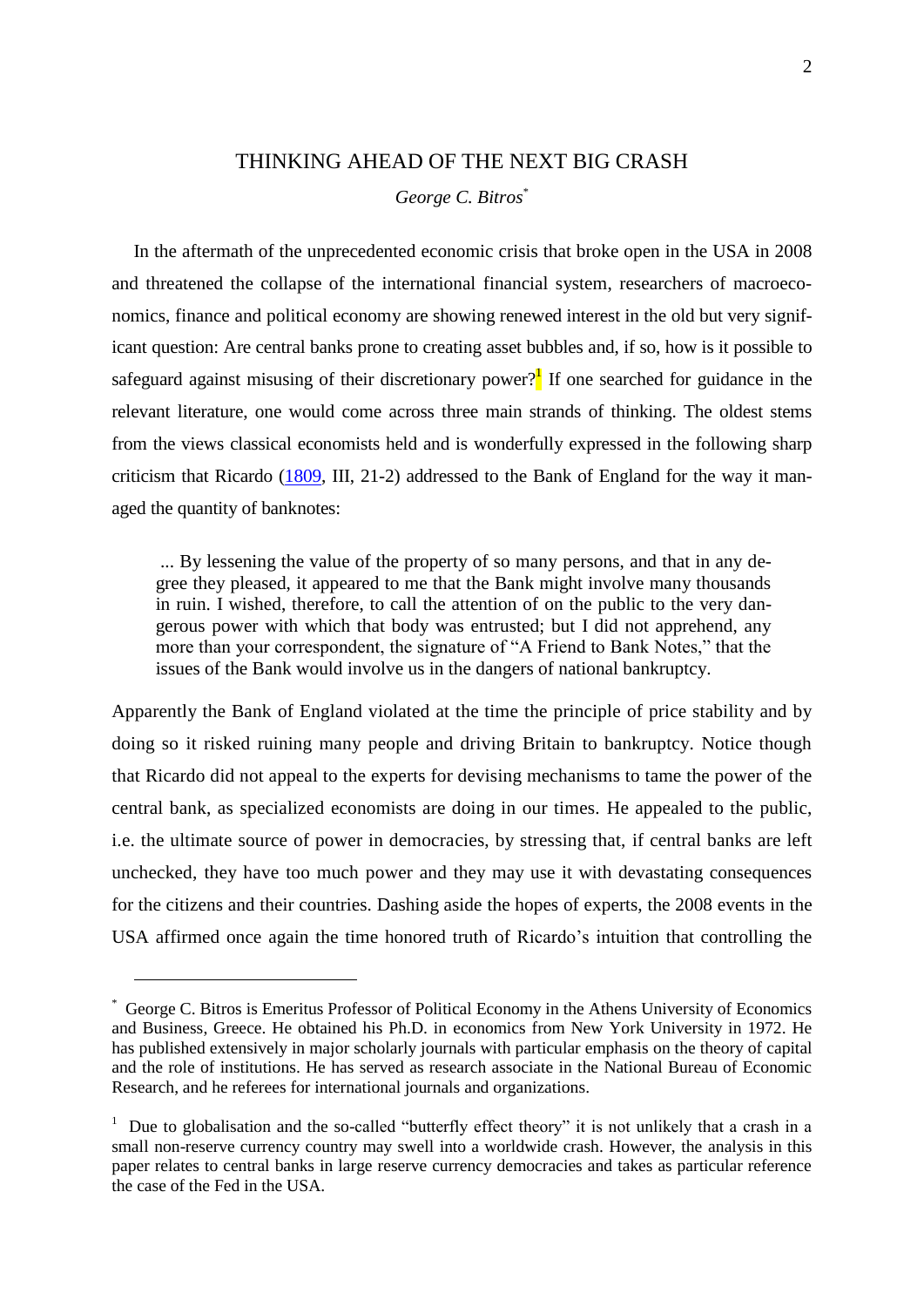power of central banks is an issue of political economy, rather than of monetary engineering, and it is precisely this realization that motivates the present paper.

The second strand of thinking emanates from the so-called Austrian theory of the business cycles that Mises [\(1936\)](#page-26-1) and Hayek [\(1939\)](#page-25-0) proposed.<sup>2</sup> For them, there was no doubt that ruinous bubbles are always ignited and propagated to eruption by central banks. The sequence of events they envisioned starts with an increase in the quantity of money issued by the central bank. This, in turn, lowers the nominal interest rate below the rate that would be set by the time preferences of savers. Responding to the lower interest rate, entrepreneurs create a boom by reallocating investment towards long-lived and away from short-lived capital goods, because the former become more profitable than the latter. But since the time preferences of savers remain unchanged, the demand for the output of long-lived assets grows gradually short of its supply and eventually it becomes clear that capital has been misallocated. The greater the monetary expansion, the longer the boom and the more serious the misallocation of capital becomes. Thus, there comes a time when suddenly a recession, or depression, breaks open and leads to liquidation not only of the inefficient and unprofitable businesses, but also of the speculative investments in all sorts of financial stocks, bonds and real estate. Does this theory explain what happened in the USA in 2008? It fits the facts quite well. But before looking into this issue in detail, a reference to the third strand of thinking is necessary.

This can be inferred from the analytical approach suggested by Posen [\(2011\)](#page-26-2) and presumes that it is impossible to say whether central banks create bubbles or not, because there is the following fundamental problem of knowledge: for central banks to self-control against creating bubbles, they must be able to: (a) identify precisely the relationship of the quantity of money to the current prices and the prices that would be warranted by the fundamentals in key sectors in the economy; (b) construct reliable indicators that will warn sufficiently ahead which misalignments between these two sets of prices are dangerous, and (c) develop instruments that will permit quick and effective interventions whenever dangerous misalignments grow beyond certain safe limits. However, such knowledge does not exist at present and it is rather unlikely that it will become available any time soon, if ever. For this reason, moving on the safe side, central banks ought to adopt a minimalist approach to the aims they pursue and the instruments they use to achieve them.<sup>3</sup>

<sup>2</sup> For a compact but admirably concise description of this theory, see French [\(2009,](#page-24-0) 111-114).

<sup>3</sup> However, if anything else, central banking and central bank thinking are moving in the opposite direction. An example regarding central banking is the Bank of England, the oldest central bank in the Western World, which appointed recently a new governor, Mr Mark Carney, by attracting him away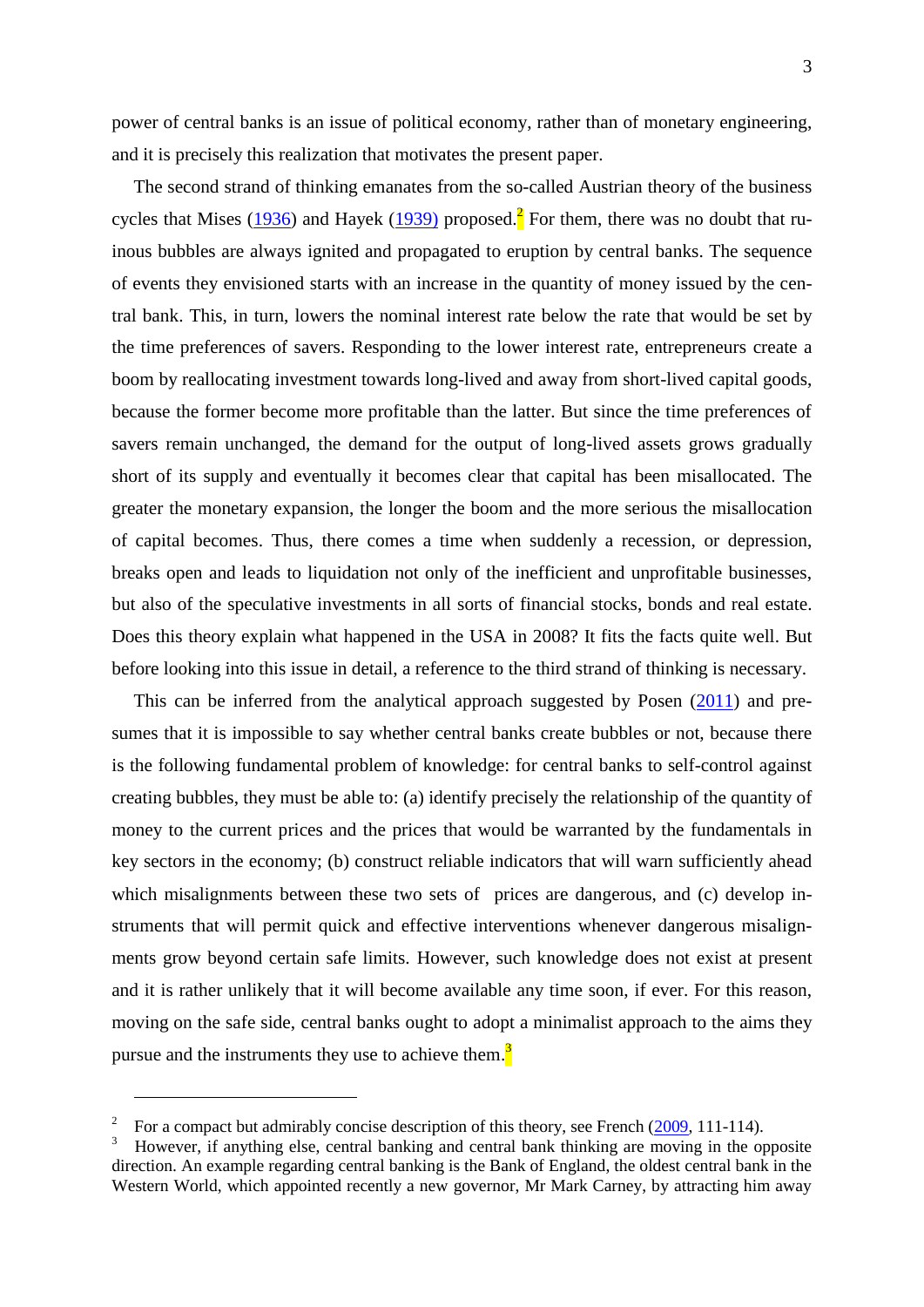4

From the preceding it follows that the responses vary from, "yes", central banks do create dangerous asset bubbles, to "quite likely", depending on how they manage monetary policy and allow for the regulation of the banking industry, to "we do not know". As a result one might get confused or even discouraged by this lack of agreement among experts. But from a methodological standpoint, it offers a significant advantage because, by confronting the economic theories from which the three responses derive with the facts, we may be able to come closer to a firm conclusion as to which is valid. Adopting this plan, initially I look at what happened in the USA in 2008 and employ the findings to assess the explanatory power of the above three strands of thinking. From this assessment it emerges that the Federal Open Market Committee (henceforth the Fed) created, or at least cooperated in the creation of a real estate bubble, which, upon bursting in 2008, led the USA to a deep recession, unsettled gravely the international financial system, and pushed weaker countries like Greece to the brink of bankruptcy. Then I turn to the ideas that have been proposed over the years to prevent central banks from misusing their power. As the readers would expect, this part centers on the available literature on rules versus discretion in central banking, the influence it exercised in the conduct of monetary policy in the USA, and where we stand at present. In the part I address the following questions: The 2008 crash revealed that the institutional arrangements in place leave too much discretion to the Fed; So much so that there are now high-level voices calling for the abolition of the Federal Reserve System. Are such drastic proposals the solution? If not, how might institutional arrangements be overhauled to prevent the Fed from creating asset bubbles? If yes, what might be an alternative bubble neutral monetary regime? Finally, I conclude with a summary of the main findings and a few ideas for further research, as well an Appendix which explains the root causes of why under the present circumstances another big crash cannot be precluded.

# Determinants of the 2008 crash

 $\overline{a}$ 

Before the 2008 collapse of the real estate market in the USA, there took place another serious but relatively milder crisis in the 1980s, which emanated from the Savings and loans (S&L) industry. In particular, toward the end of 1986, the rising rate of non-performing loans

from the Bank of Canada. It decided to modify its century-old sole policy objective of controlling inflation by adopting a supplementary one. In particular, henceforth it will pursue flexible targets of inflation and unemployment. Clearly, given that the Federal Reserve and the Bank of Canada have pursued both policy objectives for many decades, the changes in the Bank of England do not come as a surprise. As for the changes in central bank thinking, see the report of the Committee on International Economic Policy and Reform [\(2011\)](#page-24-1).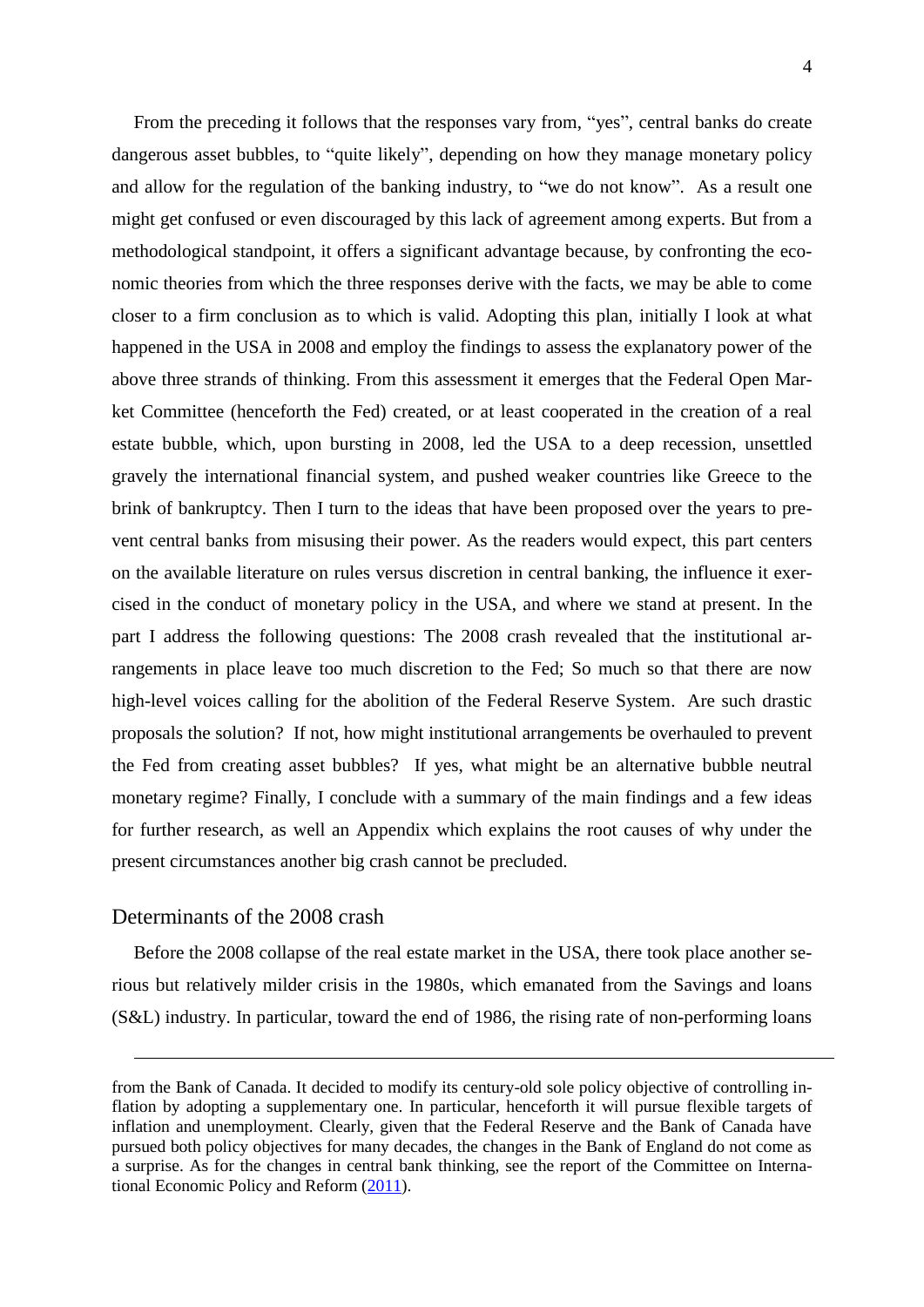of Savings and Loans Banks was bankrupting the Federal Savings and Loans Insurance Corporation (FSLIC). The Reagan administration tried to secure the necessary funds to save it, but the Competitive Equality in Banking Act (CEBA) that the Congress passed in 1987 did not provide adequate funds and, even worse, it compelled the Federal Home Loan Bank Board (FHLBB) to continue pursuing regulatory forbearance, which implied allowing insolvent banking institutions to keep operating. The situation deteriorated rapidly. Losses in the savings and loan industry mounted and the collapse of the real estate market in the late 1980s exacerbated the problem greatly.<sup>4</sup>

In 1991 Congress sought to take advantage of the lessons that had been learned from the S&L crisis by passing the Federal Deposit Insurance Corporation Improvement Act (FDICIA). Its provisions were designed to achieve objectives, like: (a) recapitalize the bank insurance fund by raising the ability of the Federal Deposit Insurance Corporation (FDIC) to borrow and to assess higher deposit insurance premiums until its reserves reached the level of 1.25% of insured deposits; (b) reform the deposit insurance and regulatory system so that taxpayer losses would be minimized; (c) avoid regulatory forbearance and ensure quick action by regulators, etc. The bill was in the right direction as it reduced the scope of deposit insurance in several ways, strengthened regulators to deal with too-big-to-fail banks, and compelled them to intervene and resolve insolvent banking institutions quickly and decisively. But, with regard to the housing policies, the bill left the status quo intact and this, in combination with many other institutional arrangements and bank practices, proved once again its undoing in the years that followed.

The rest of this part is devoted to three tasks. These are: to describe what happened; to explain why it happened according to expert analyses of the forces that contributed to the 2008 real estate crash; and to assess the role that the Fed played in this regard.

## What happened

 $\overline{a}$ 

For reasons that need not concern us here, US governments have subsidized home ownership for generations. After the S&L real estate debacle, the government started in the 1990s to channel its support mainly through two state-sponsored banks, i.e. Fannie Mae and Freddie Mac. In particular, these two banks extended huge low interest loans to American households, which did not meet the standard banking criteria for the repayment of loans, to

<sup>&</sup>lt;sup>4</sup> A concise account of what happened, why it happened and how much it cost to the taxpayers is given in the report that the Congressional Budget Office [\(1992\)](#page-24-2) submitted to Congress.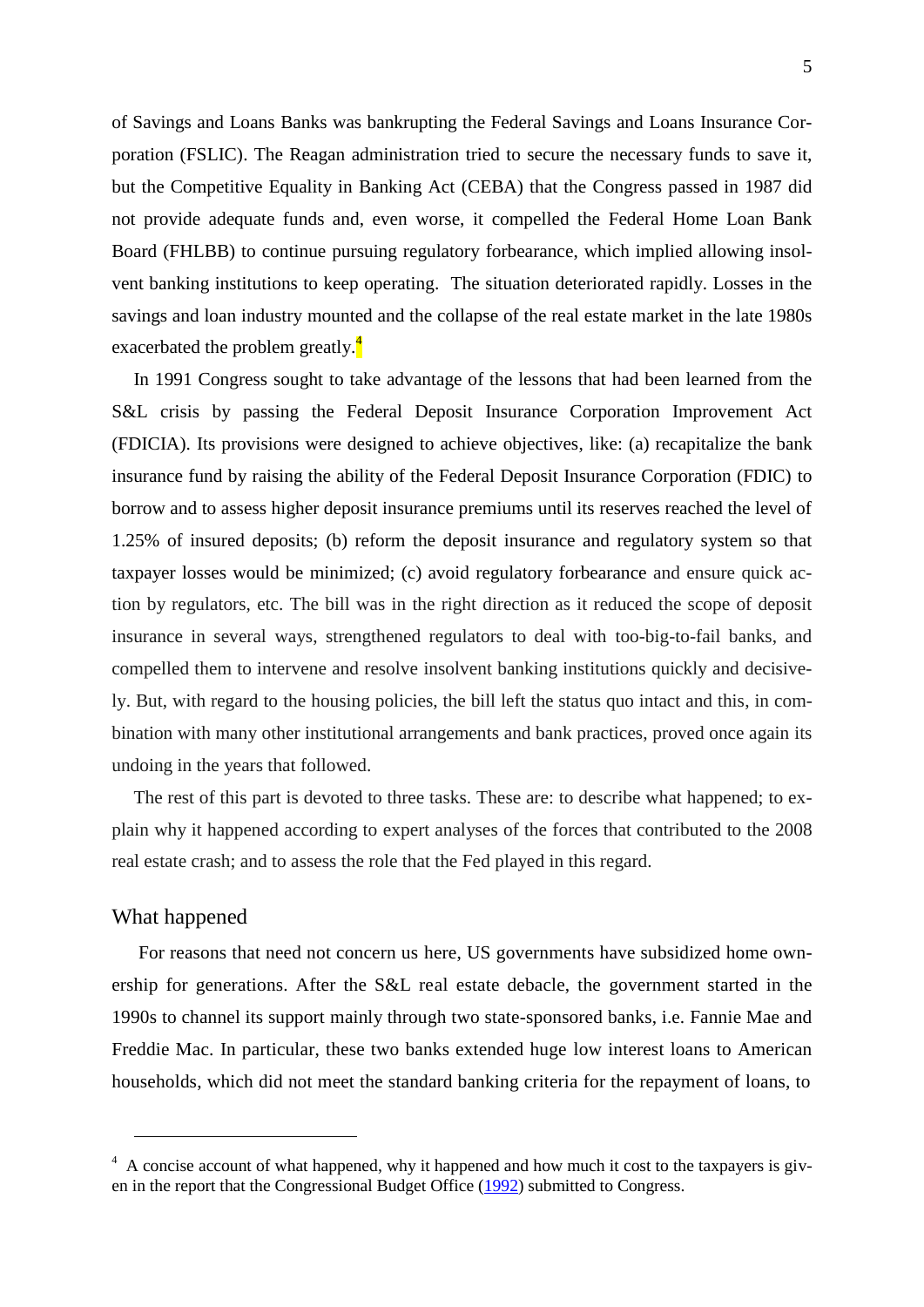buy houses. To secure the necessary funds, these two banks issued securities backed by the mortgages on the houses they financed and sold them to domestic and international banks, insurance companies and other financial institutions. Just to understand the staggering amount of the funds that were involved, it suffices to note that, based on the guarantees of the government to these two banks, the value of subprime securities reached 4 trillion dollars. So, when the rate of non-performing housing loans increased unexpectedly in 2008, the value of houses and hence of the mortgage-backed securities declined precipitously, causing widespread domestic and international turmoil.<sup>5</sup>

In the USA the crisis broke open with the bankruptcy of the giant financial firm Lehman Brothers and continued to worsen as major banks, insurance companies and industrial concerns had to be saved with huge infusions of taxpayer money. Financial markets froze and banks stopped lending. Foreclosures of houses skyrocketed. Consumption decelerated as rising unemployment eroded personal incomes and consumers started to deleverage. Enterprises postponed investing as the uncertainty about the duration of the recession and the response of the policy makers was heightened. In short, financial and real markets entered a recessionary spiral, which reversed gradually after the Fed started in November 25, 2008 to pour hundreds of billions of dollars into the economy through consecutive programmes of so-called "Quantitative Easing". Since then a timid of economic growth has been restored, inflation remains subdued, and the double digit rate of unemployment has declined to 6.2%. But the situation continues to be precarious because the economy is beset by many macroeconomic imbalances, fundamental among which is the policy of the Fed to keep short-term interest rates close to zero. $\frac{6}{5}$ 

Channeled through the global financial markets, this time the effects of the crash in the USA spread quickly to Europe, the emerging economies and the rest of the world. In the European Union (EU) recession hit early and hard because: (a) many major European banks, which had invested in the toxic subprime securities of Fannie Mae and Freddie Mac,

<sup>5</sup> Among experts there is almost unanimous agreement on the above sequence of events. For example, Ferguson [\(2008,](#page-24-3) 267-9) argues that the financial crisis of 2008 in the USA started from the breaking of the "bubble" in the housing market. In his view, the bubble was created by granting loans to poor people to purchase houses they could not afford in the framework of the "Dream Downpayment Act" that was signed into law in 2003 by President George W. Bush. However, looking backward, the beginning of the crisis was evident by February of 2007 when two major mortgage lenders announced loses tied to subprime lending. These were New Century Financial and HSBC Financial (the old Household Financial). The former was to fail, whereas the latter was bailed out by its parent.

<sup>6</sup> What may happen when the central bank tappers off "Quantitative Easing" and interest rates start climbing is anybody's' guess.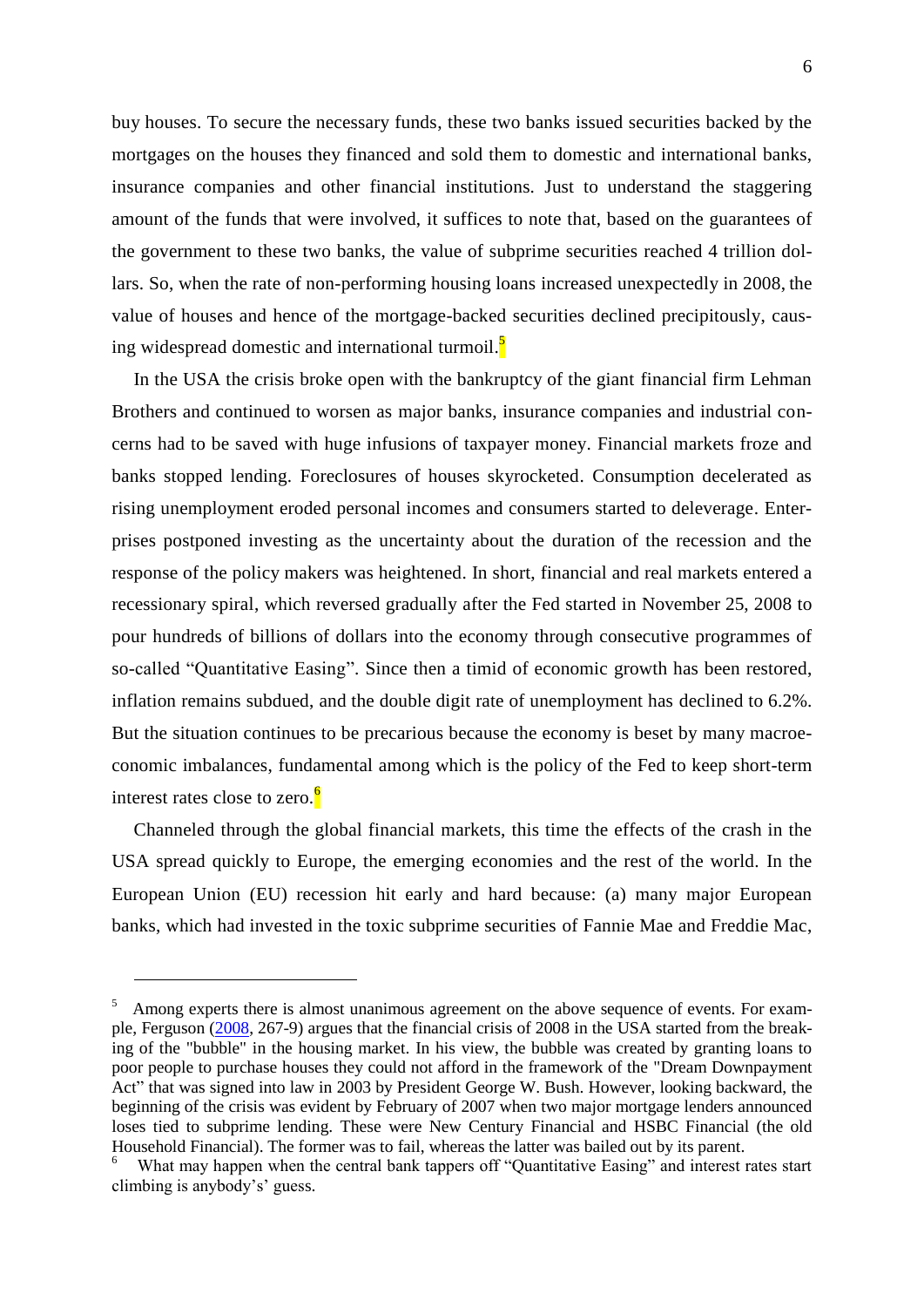lost significant percentages of their capital and slowed down lending; (b) without much delay Greece succumbed to the crisis and its potential bankruptcy threatened the stability of the European financial system and the eclipse of the Euro; (c) shortly afterwards the crisis worsened in Ireland<sup>7</sup> and spread gradually to Portugal, Spain, Italy and, much more recently, to Cyprus, revealing major fiscal and structural imbalances in all Mediterranean countries; (d) currently recession shows signs of a turnaround but unemployment continues to stay at historically high levels. Through this very trying five-year period the European Central Bank kept a moderately aggressive posture. It intervened in situations that risked major unsettling of the Euro, but, unlike the Fed, it refrained from reverting to the presses for printing Euros to stimulate economic growth and reduce the high rate of unemployment. Thus, on account of this policy, the Central Bank lending rate has been kept low but positive and, despite all predictions to the opposite, the Euro has retained much of its value relative to the US dollar and the other reserve currencies.

As recession in the USA and the EU took hold and slowed down imports, the effects of the crisis spread all over to the rest of the world. Due to their tighter integration in the world economy, the ripples hit harder emerging countries like those comprising the block of BRICS (Brazil, Russia, China and South Africa), the economic growth of which depends highly on exports of consumption goods and natural resources. From these events it emerged that government and central bank policies in large reserve currency countries may be accompanied by international spillovers whose cost may exceed the benefits governments and central banks attempt to secure locally through their policies. By implication, this evidence introduced in the analysis a new dimension, which is too significant to be ignored. $\frac{8}{3}$ 

# Why it happened

 $\overline{a}$ 

Bubbles in market-based economies pop up suddenly, but they gather strength over extended periods of time through the confluence of many usually unsuspected forces. The 2008 bursting of the real estate bubble in the USA was not an exception. It formed slowly over many years and swelled to eruption due to numerous institutional arrangements and bank practices with near catastrophic consequences. The synopsis below centers on the ones identified by Calomiris [\(2009\)](#page-24-4) as more or less responsible for the formation and bursting of the latest real estate bubble.

 $7$  Ireland's crisis came early in 2008, predating the Greek debt crisis.

<sup>8</sup> According to the experts in the Committee on International Economic Policy and Reform [\(2011\)](#page-24-1), these spillovers are now of first order importance and differentiate between traditional and contemporary central bank thinking.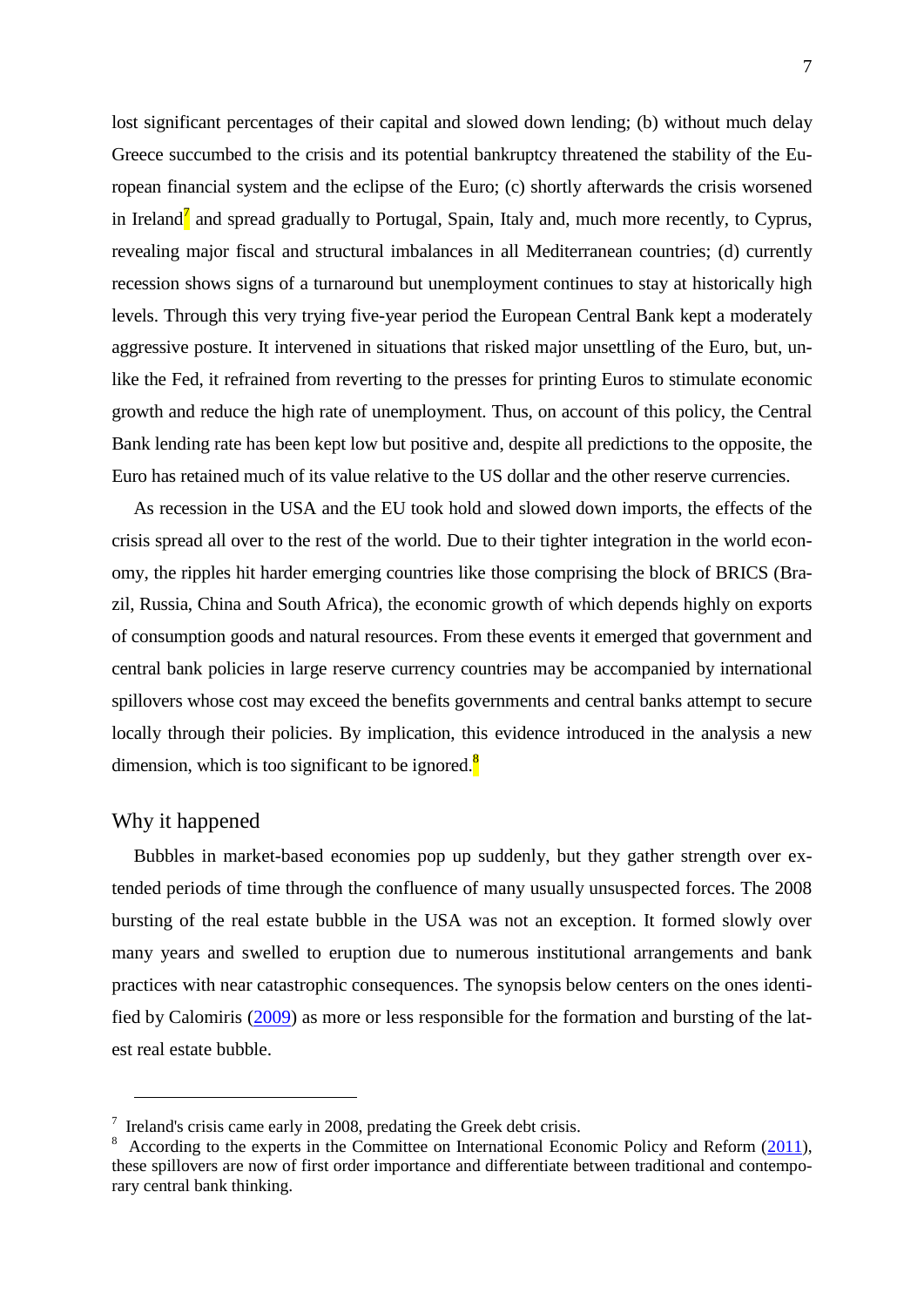# Government errors of omission

In the banking industry a basic objective of regulation is to prevent banks from undertaking risks in excess of their capital. However, given that risks and returns are correlated positively, banks usually find ways to bypass the barriers imposed on them by the regulators in the form of capital requirements and to move to higher risk-return points. Calomiris [\(2009,](#page-24-4) 65-66) shows that commercial and investment banks practiced regulatory arbitrage by buying various forms of newly invented securities that were improperly priced for the risks they involved, and by booking the value of these securities off their balance sheets. In view of the widespread usage of these practices, many researchers have argued that the subprime crisis emanated from government "errors of omission" which allowed banks to avoid regulatory discipline. Calomiris [\(2009,](#page-24-4) 66) agrees with them by stressing that:

There is no doubt that the financial innovations associated with securitization and repo finance were, at least in part, motivated by regulatory arbitrage. Furthermore, there is no doubt that if on-balance sheet commercial bank capital regulations had determined the amount of equity budgeted by all subprime mortgage originators, then the leverage ratios of the banking system would not have been as large, and the liquidity risk from repo funding would have been substantially less, both of which would have contributed to reducing the magnitude of the financial crisis.

But also he goes several steps further by offering solid evidence to the effect that the errors described below were far more significant in generating the huge risks and large losses that brought down the U.S. financial system.

# Government errors of commission

According to Calomiris [\(2009,](#page-24-4) 68-71), the undertaking by managers in large financial institutions of excessive and improperly priced risks did not result from "random mass insanity". It rather resulted from specific government and Fed policies, which induced and encouraged their disastrous behaviour. To substantiate his arguments with regard to government policies, he cites three groups of distortions as follows:

Group 1:

- Political pressures from Congress on the government-sponsored enterprises Fannie Mae and Freddie Mac to promote "affordable housing" by investing in high-risk subprime mortgages.
- Lending subsidies via the Federal Home Loan Bank System to its member institutions that promoted high mortgage leverage and risk.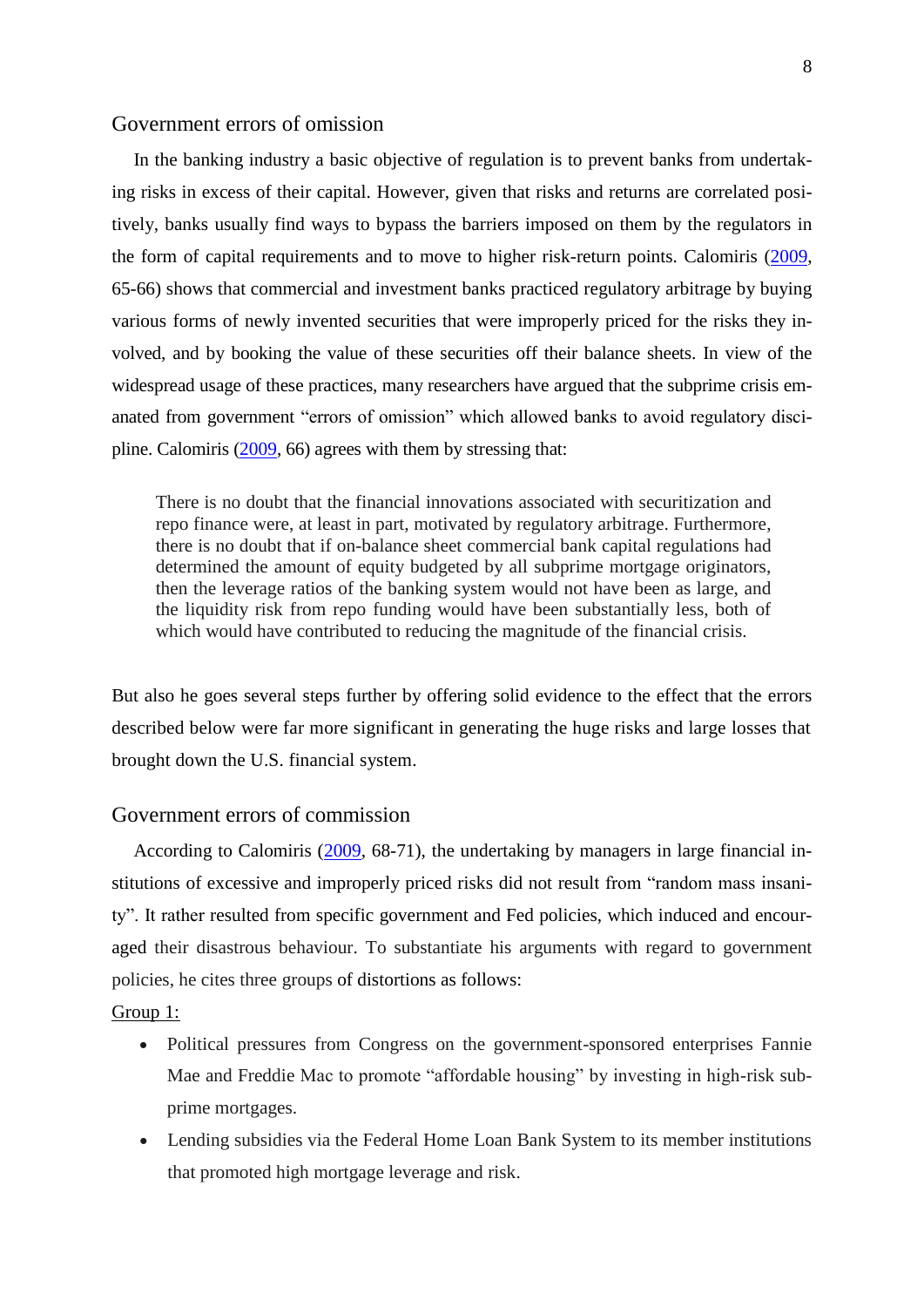- Subsidization of Federal Home Associations to high mortgage leverage and risk.
- Mortgage foreclosure arrangements that were developed in the late 1990s and early 2000s to reduce the costs to borrowers who failed to meet debt service requirements on their mortgages, and
- Almost unbelievable, legislation in 2006 that encouraged ratings agencies to relax their standards for measuring risk in subprime securitizations.

# Group 2:

 Government restrictions limiting pension funds, mutual funds, insurance companies and banks from holding anything but tiny stakes in any particular company. As a result, effective corporate governance within large financial institutions was rendered virtually impossible, thus giving free hand to their managements to pursue investments in the interests not of the shareholders but of their own.

#### Group 3:

 $\overline{a}$ 

- Regulators took at face value the assessment of risks by credit rating agencies and internal bank models, and
- Even if regulators detected that "too-big-to-fail" financial institutions suffered large losses and that they had accumulated imprudently large risks, regulators would have found it difficult to credibly enforce effective discipline on large, complex banks.

In addition it should be noted that regulators and credit rating agencies are in inferior position relative to the information financial institutions have regarding the quality of their assets and liabilities. By implication, the measurement of credit risks is beset inherently by major informational and methodological problems.

# Federal Open Market Committee errors

With respect to the Fed, Calomiris [\(2009,](#page-24-4) 67-68) argues that it erred on three counts: First, because during the period 2002-2005 it kept real short-term interest rates "substantially and persistently" below the levels that would have been consistent with fundamentals.<sup>9</sup> Second, because in the same period the yield curve was flat, which implied that real long term interest rates were kept at historically low levels;<sup>10</sup> and third, because the available empirical evidence shows that, under the above conditions, banks charge less for bearing risk and even

<sup>9</sup> For evidence to the effect that the policy interest rate in the US (and other advanced economies) was far below the Taylor-rule between 2002 and 2005, see for example Taylor [\(2007,](#page-26-3) [2011\)](#page-26-4).

<sup>&</sup>lt;sup>10</sup> Data and explanations as to why the yield curve was flat during the period in question are given in the paper by Backus, Wright [\(2007\)](#page-24-5).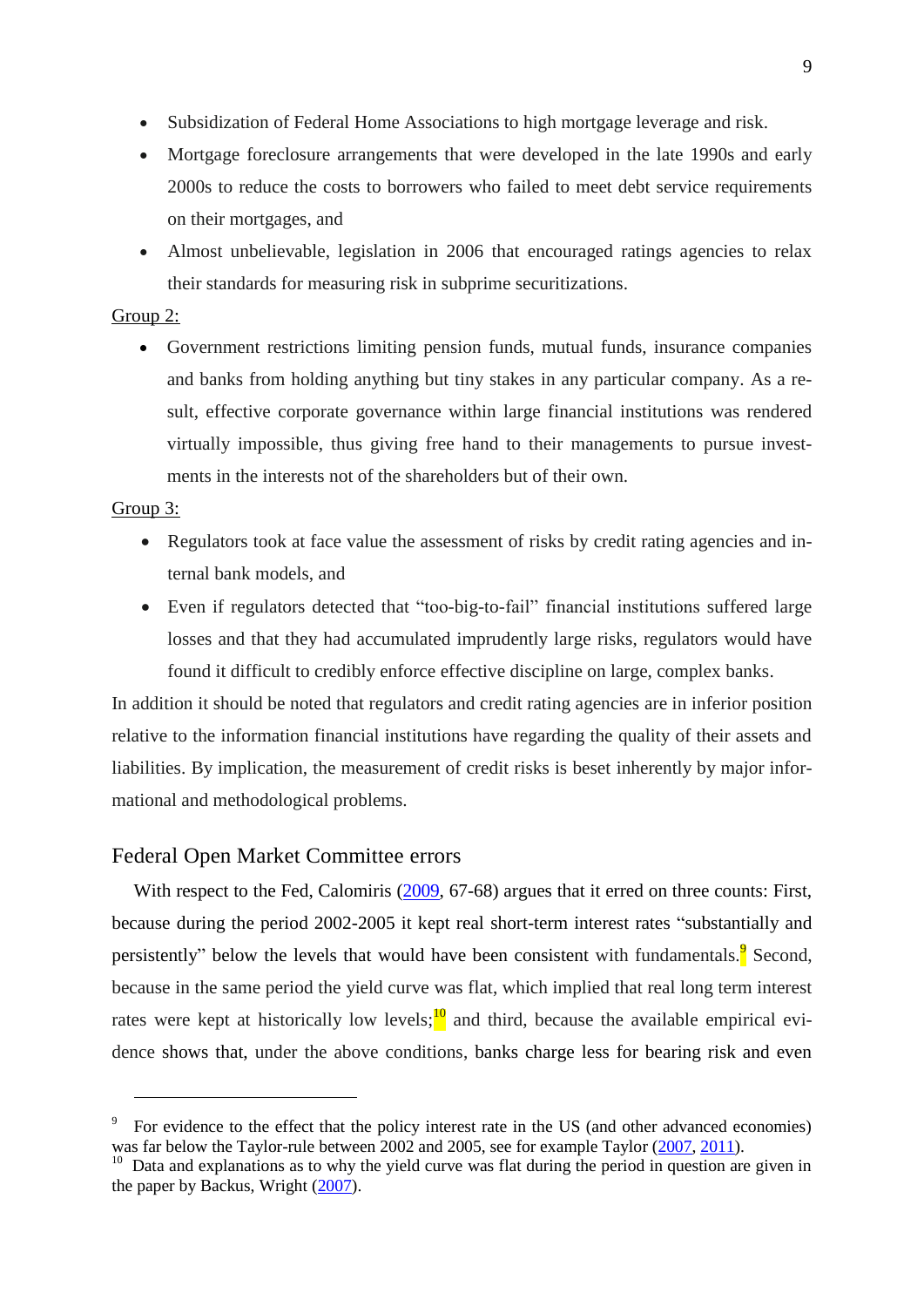resort to alchemies that are possible "only because asset managers decide to purchase very risky assets and pretend that they are not very risky". $\frac{11}{11}$ 

From the preceding it follows that the formation and bursting of the 2008 real estate bubble in the USA was not exclusively the result of "animal spirits", "crowed madness" or "irrational exuberance‖. It resulted also because of the specific policies that the government and the Fed pursued. Actually, on account of these policies, the surprise is not what happened. The surprise would have been if it had not happened.<sup>12</sup> Therefore, to prevent the next big crash which may bring down the international financial system it is necessary to identify the primary culprit of the 2008 debacle.

#### Assessment

 $\overline{a}$ 

The government contributed to the formation of the real estate bubble in many ways. It induced Fannie Mae and Freddie Mac to promote "affordable housing" by investing in highrisk subprime mortgages. It encouraged financial institutions that specialize in housing loans to adopt lending policies of high mortgage leverage and risk; and even it granted incentives for the credit rating agencies to relax their standards for measuring risk in subprime securitizations. Viewed in the context of the experiences of the S&L crisis in the 1980s and the changes that globalization introduced in the world economy in the meantime, these policies in the 1990s and 2000s were at least impudent. For, how else can such policies be characterized when their undesirable consequences in the USA and in the world might have been prevented? Unfortunately this incident is part and parcel of the crisis in representative democracy to the analysis of which Bitros, Karayiannis [\(2013\)](#page-24-6) devoted a whole book and all indications are that it will be repeated, unless the Fed stays firm in the course of a prudent monetary policy, irrespective of the vicissitudes of the business cycles and the suasions, if not pressures, from politicians.<sup>13</sup>

<sup>11</sup> Bekaert et.al [\(2010\)](#page-24-7) and Maddaloni and Peydro [\(2010\)](#page-25-1) find empirical evidence according to which loose monetary policy decreases risk aversion and increases risk-taking in bank lending, both in the US and in Euro area countries.

<sup>&</sup>lt;sup>12</sup> Contrary to central bank induced bubbles, those instigated by avarice, manias, animal spirits, crowed madness and other similar traits of human nature will continue to emerge from time to time. But given that they pop up spontaneously, one can never distinguish in advance the good from the bad ones, and hence market discipline recommends that they should be left to run their course. Otherwise, as documented by French [\(2009\)](#page-24-0) in the case of three famous episodes, quantity of money related central bank interventions risk making the situation worse.

<sup>&</sup>lt;sup>13</sup> The House of Representatives introduced recently the Federal Reserve Accountability and Transparency Act of 2014 in the expectation that, by strengthening the political oversight in the conduct of monetary policies, the Fed might be restrained from using its discretionary powers in ways damaging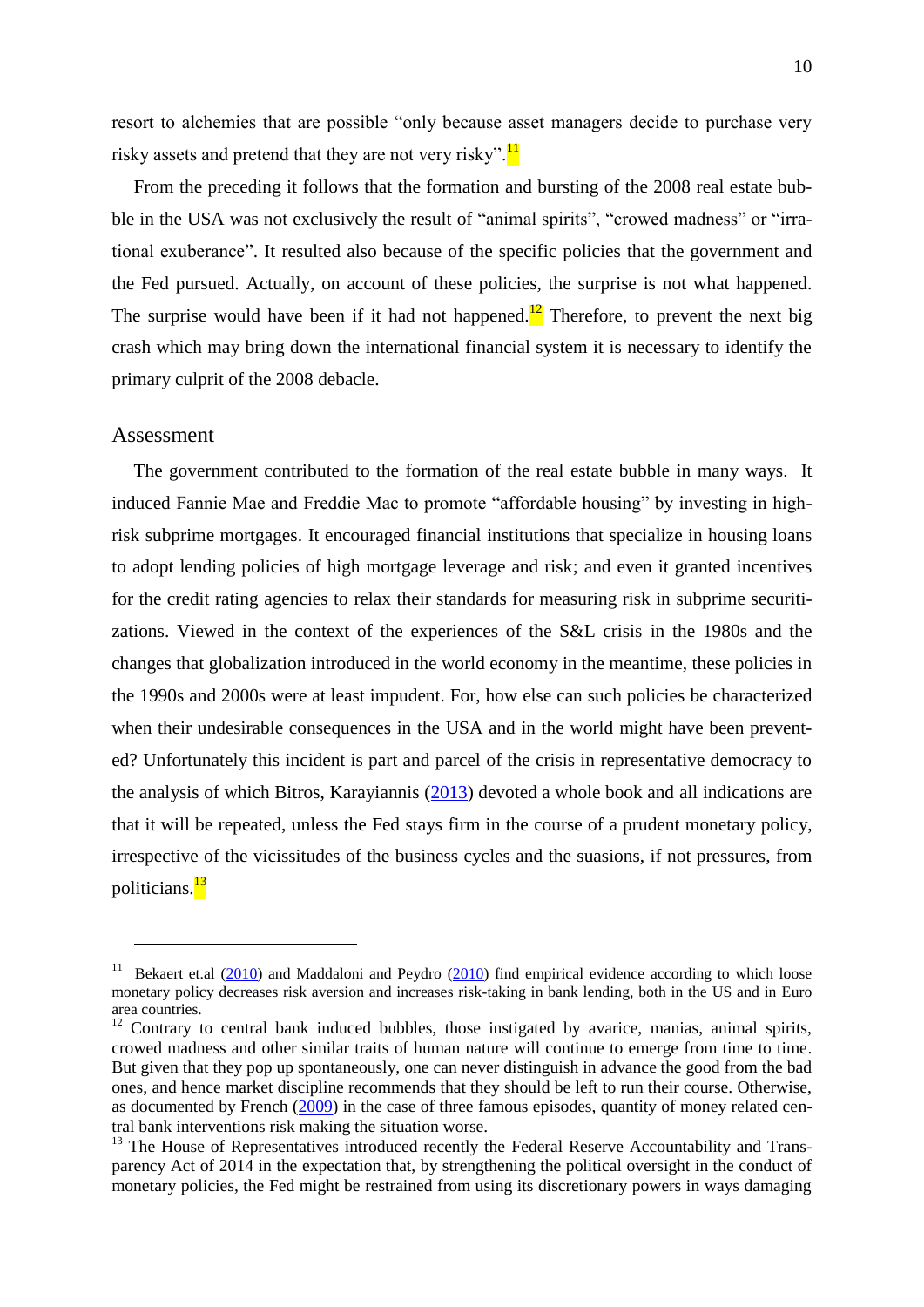Can the Fed be trusted in this regard under the present state of knowledge and institutional circumstances? The monetary policies leading to the 2008 crash speak for themselves. For, if the real long-term interest rates are kept by monetary authorities "substantially and persistently" at historically low levels over several years, even without knowledge of the Austrian business cycle theory, a first year university student of economics would expect the prices of houses and other durable assets to go into an upward spiral and their stocks to accumulate into unsustainable levels. The empirical evidence leaves no doubt that this is actually what happened in the USA. Under the housing policies pursued by the government and the shortcomings of the macro and micro prudential provisions of bank regulation, which were fully known to the monetary authorities, the Fed ought to have pushed the real long term interest rates to much higher levels well before the housing bubble formed in the 2002-2005 period. For their reasons they did not do so and hence the Fed must be held primarily responsible for the formation and bursting of the 2008 real estate bubble. Therefore, given that the reasons that lay behind Ricardo's criticism of the Bank of England two hundred years ago and convincingly reaffirmed by Mises and Hayek in the first half of the  $20<sup>th</sup>$  century continue to hold, central banks cannot be trusted to conduct bubble neutral monetary policies, and indeed not even if for some period they abide by a bubble neutral monetary rule.

While this realization may be innocuous for central banks in small and peripheral economies, it is very ominous in large reserve currency countries where central banks may create bubbles, the bursting of which transmits damaging spillovers all over the world. That is why the question of how to prevent central banks from this inherent tendency, particularly in large representative democracies like the USA, is as urgent as ever. $14$ 

# The dashing of hopes in the monetary rules

 $\overline{a}$ 

Money in market-based economies is a great force. It facilitates transactions as no other means could do. It helps economic agents achieve superior efficiency in the intertemporal allocation of their resources; and, last but not least, it multiplies choices that enhance individual freedoms. But as water, fire, nuclear energy and other powerful forces must be confined in order to yield their benefits to mankind, in the same manner the quantity of banknotes must

to taxpayers. However, past experiences do not bode well with this expectation, because the provisions of the act very likely will result in further politicization of the Fed.

<sup>&</sup>lt;sup>14</sup> The urgency of this task is amply corroborated by the fact that such high profile economists like McCallum [\(2010\)](#page-25-2) are in the search for alternatives to the present Fed arrangements and recommend reforms along the lines that have been suggested by Greenfield, Yeager [\(1983\)](#page-25-3).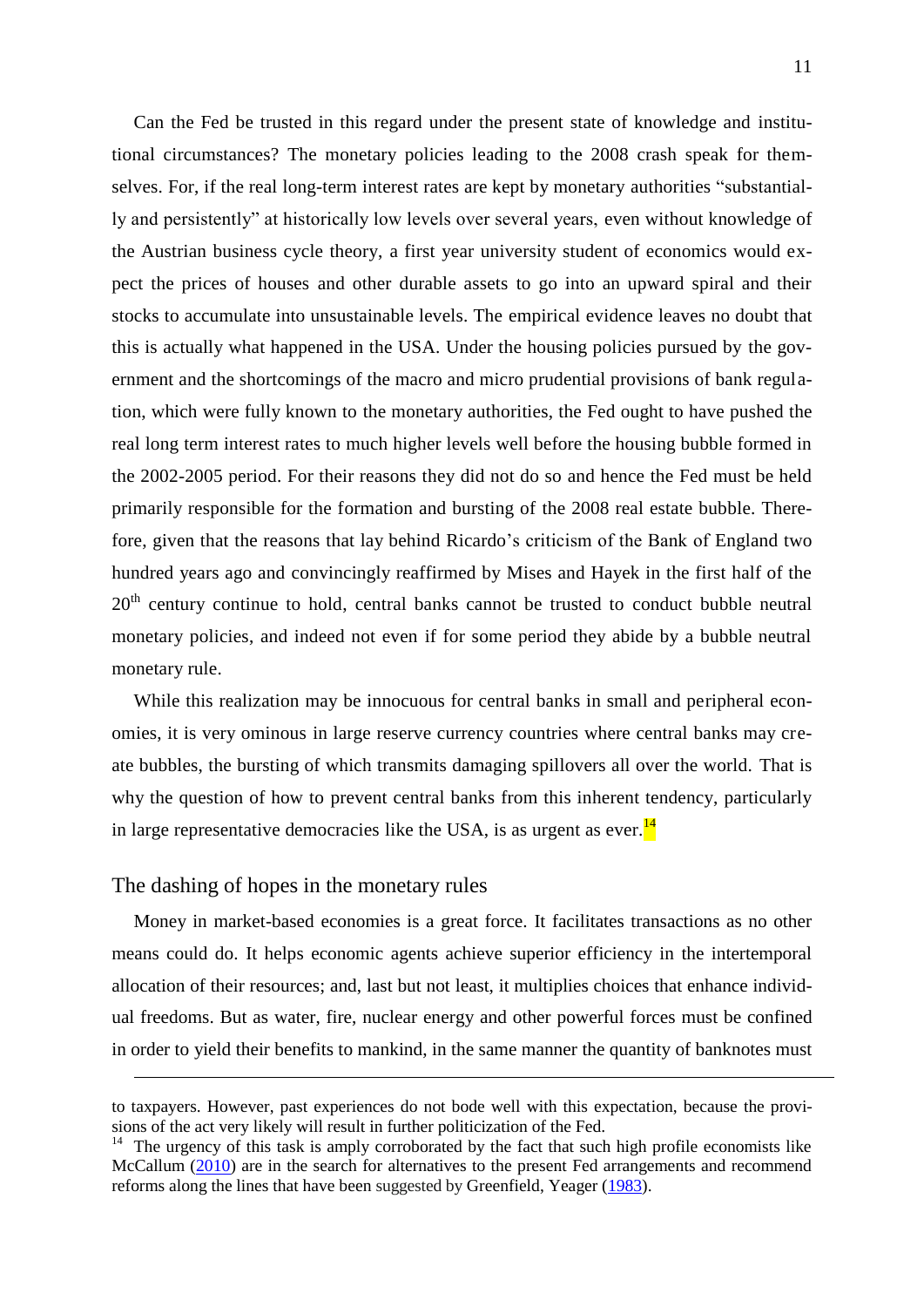be kept within bounds, because if it gets out of hand its destructive power is too well known.

To control the quantity of banknotes, classical economists insisted that central banks ought to abide by two principles: the first of them was convertibility, which required the banknotes in circulation to be convertible by banks into metallic money on demand. As for the second principle, this dictated that the central bank issues banknotes to such an appropriate quantity as to keep the general price level stable. However, as revealed by Ricardo's passage in the introduction and repeatedly affirmed by many crises over the decades, notwithstanding the devastating one in 1929, these principles left too much discretionary power to the Central Bank. In the  $20<sup>th</sup>$  century this was certainly true under the "gold standard", i.e. when the metallic money was gold, and much more so after 1972, when convertibility was abolished and all money became paper money, i.e. money whose value is based solely on the trust of citizens to their government.

Thus, in view of the central banks aberrations in the management of the quantity of money and the severe consequences that all too frequently resulted for the people, it was hardly surprising that some economists would come up with ideas and recommendations to curb their discretionary power. In the post war period, the leading one among them was Friedman  $(1948)$  who proposed initially the introduction of the rule " $100\%$  reserves", in conjunction with the creation (withdrawal) by the Fed of amounts of money equal to the budget deficits (surpluses). Under this rule, if it were applied, banks would become straight savings and loans institutions, whereas the Fed would be limited to balancing the positive and negative cash flows of fiscal policies.<sup>15</sup> Later, in Friedman [\(1959,](#page-24-8) [1962,](#page-25-5) [1968,](#page-25-6) [1969\)](#page-24-9) and many other publications, he emphasized that the monetary rule should be expressed as an increase of k% in the money supply per annum. In all these writings he defended his proposed rule on political economy concerns. For example, in Friedman [\(1969\)](#page-24-9), which is recognized as the study in which he laid the foundations of the so-called monetarism, he offered three rationalizations. The first stems from the appointment of the Chairman and the members of the Fed by politicians. Because of their associated incentives, Friedman suspected that central bankers might

<sup>15</sup> Regarding Friedman's views on the issue of the viability of free banking there is some controversy. For example, Selgin [\(2008,](#page-26-5) 288) writes that:

<sup>…</sup>Although Friedman ultimately concluded (Friedman and Schwartz [1986:](#page-25-7) 52) that there is, after all, "no reason currently to prohibit banks or other groups from issuing hand-to-hand currency," his opposition to official paper currency monopolies remained lukewarm.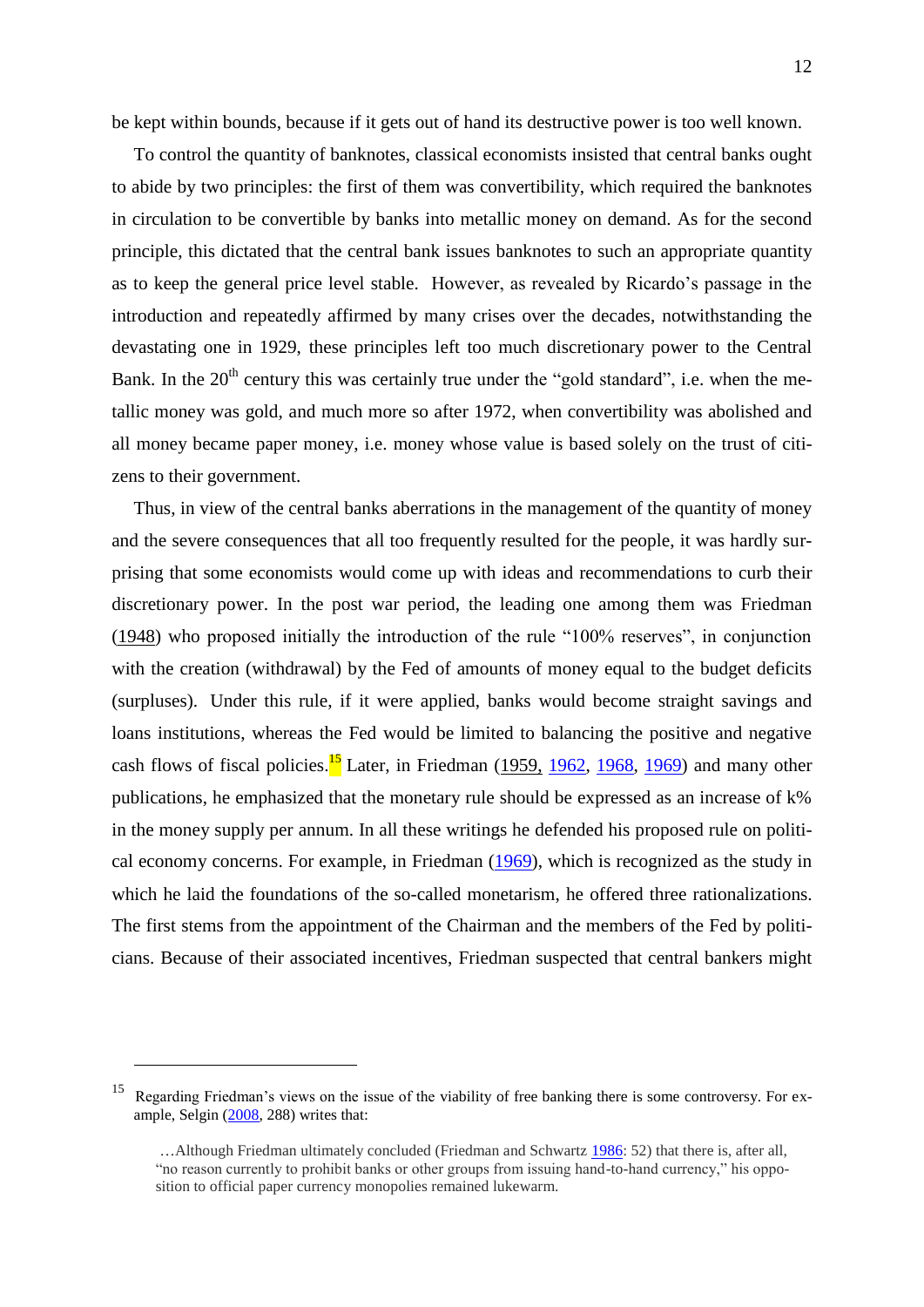abrogate their duty to maintain the general price level stable $^{16}$  and instead use their privilege of seigniorage to favorably influence the economic and electoral cycles, something that he considered unacceptable and dangerous. His second rationale emanated from the impact of money in the real economy. From his researches over the years Friedman had come to realize that the effects of money in the short-run are so important that their management cannot be entrusted to the discretion of central bankers who are closely affiliated with politicians. Lastly, Friedman believed that if the Fed did follow the aforementioned rule, its effectiveness would be enhanced.

Beginning in the 1970s Friedman's arguments in favor of rules in the conduct of monetary policy started to be reinforced by high power theoretical and empirical results in three fronts. Research efforts in the first front highlighted the issues of time consistency in the policy regime and the influence that the reputation of the policy maker exercises in this regard. The seminal papers by Kydland and Prescott [\(1977\)](#page-25-8), Calvo [\(1978\)](#page-24-10) and Barro, Cordon [\(1983\)](#page-24-11) found solid evidence which showed that the effectiveness of economic policies that are based on fixed and known rules is systematically higher than the effectiveness of economic policies that are based on discretion. The reasons to which they attributed this finding is that, since discretionary economic policies change the plans of individuals and increase their uncertainty, such policies are bound to be accompanied by adverse effects that are more serious than those of economic policies based on rules. Strongly reinforcing were also the results from inquiries into the possibility of using parameter estimates from economy wide econometric models in the conduct of monetary policies. In a series of papers, which begun with Lucas [\(1975\)](#page-25-9) and culminated with Lucas [\(1980,](#page-25-10) [1981\)](#page-25-11), he established that in general parameter estimates from such models are not invariant with respect to changes in the policy instruments, particularly when peoples' expectations are important. In the extreme, he showed that if people have rational expectations about future economic conditions, since markets are selfcoordinating, discretionary monetary policies are ineffective. Or, stated in another way, only sudden or unexpected monetary policies, i.e. policies which would take people by "surprise", could have some effect; but as people learn from experience, they take precautionary measures and neutralize the effectiveness of interventions by monetary authorities. $\frac{17}{17}$ 

<sup>16</sup> Empirical studies from many countries show that a policy which maintains the value of money stable in the long run is highly conducive to economic growth. For a survey of this literature, see Masson [\(2008\)](#page-25-12).

<sup>&</sup>lt;sup>17</sup> In retrospect it seems that the supporters of the Rational Expectations School ought to have stopped short of concluding that bubbles are not possible because all market participants act rationally and through learning and experience they can foretell the future. Market participants may indeed act ra-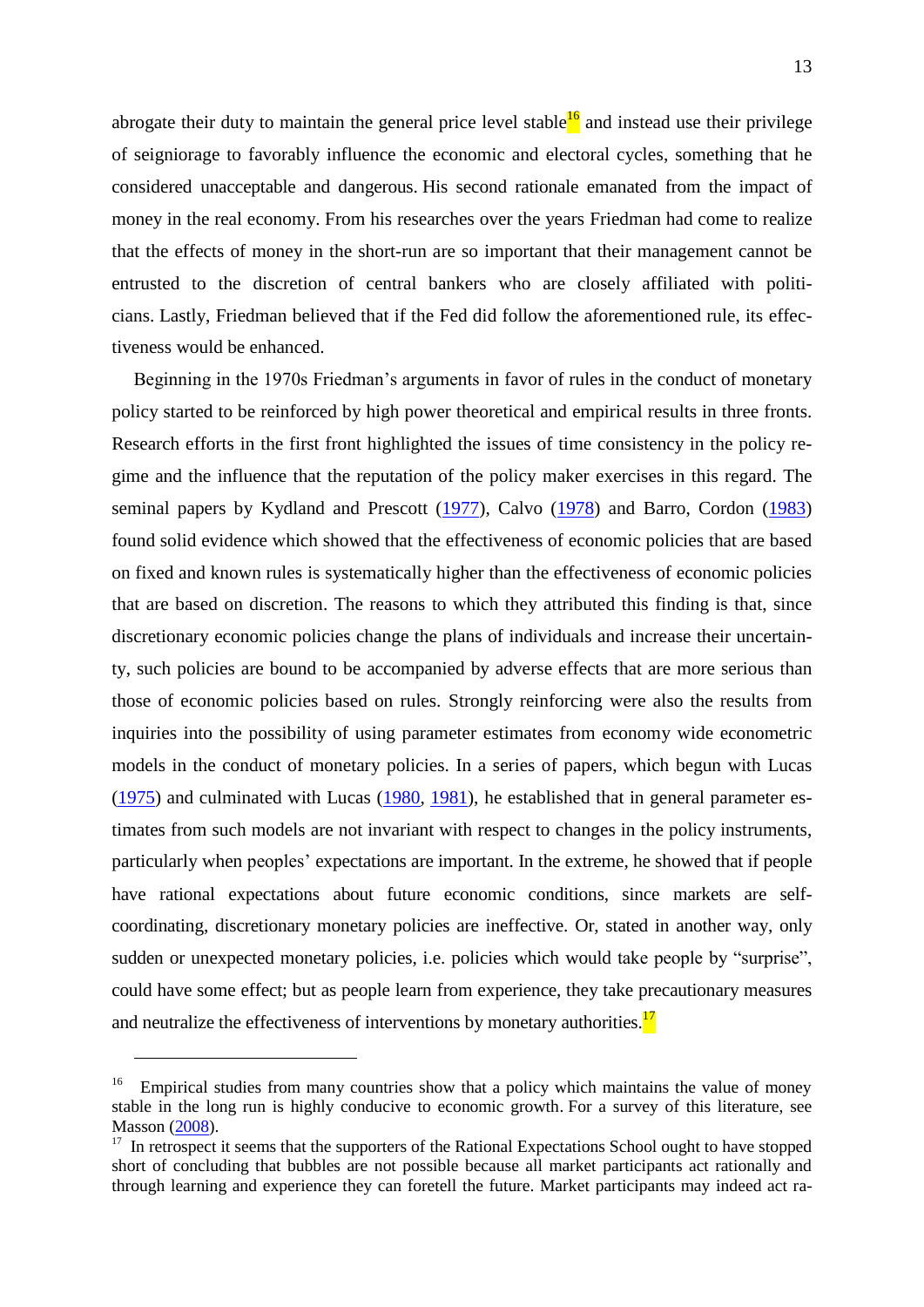Considering the very strong empirical basis of the so-called "Lucas critique", in the 1980s the Fed switched to estimates from rational expectations macroeconomic models. However, as these did not perform any better than the old "wrong" models, the sentiment started slowly to shift towards monetary policies based on rules. This trend received very significant boosting from the transfer into economics of schemes of thought and analytical tools from the theory of chaos, which is widely used in the natural sciences.<sup>18</sup> According to this theory, policy authorities cannot fine tune the structural features of the economy so as to push it towards equilibrium. The reason is that all short term effects, either positive or negative, are followed by feedback effects and it is impossible to know in advance how these will affect the structural characteristics of the economy in the long run. To corroborate this assertion, let us see how a policy can be implemented, either as a reaction to something negative (e.g. rising unemployment) or as an initiative to prevent some undesirable development (e.g. emergence of unemployment). The policies in these two cases will have different feedback effects. In particular, policies to reduce unemployment may have much better results than policies to prevent the occurrence of unemployment, as happened in many economies following Keynesian policies in the 1970s. But even if unemployment is reduced and the economy reaches some sort of equilibrium, this will be temporary, because new disturbances stemming, for example, from innovative entrepreneurship will start a new round of adjustments that will most likely pass undetected by the authorities to promptly revise employment policies. Conversely, if the authorities do not intervene, as was mostly the case before 1929, the economy would absorb the feedbacks from the disturbances moving along a path of continuous adaptation (as in the theory of chaos) and it will not remain in equilibrium.<sup>19</sup> This is exactly the difference which explains why state interventions may give rise to more negative than positive results. In other words, such interventions are "second best" because they destroy the flexibility of the economy and they lack the self-

tionally and learn through experience. But they do so within a given environment of technological knowledge and institutions and cannot foretell the future because they cannot know in advance future changes in these environments. Hence, bubbles are still possible and monetary policies may have an effect, but as long as policy instruments influence the structure of the economy, central banks cannot fine tune their interventions and they risk doing more harm than good.

<sup>&</sup>lt;sup>18</sup> How can the theory of chaos be used in the fields of management and economics is explained in considerable detail by Parker and Stacey [\(1994\)](#page-26-6).

<sup>&</sup>lt;sup>19</sup> If the reader suspects that this process is reminiscent of the one adopted by neo-Austrians to describe the process of continuous change in the economy, the reader is correct. In their view, in this process there is no equilibrium, and hence it is utterly futile to attempt to achieve one through policy initiatives. The only thing that transpires are the decisions of a number of people who, acting in a process of continuous trial and error, lead to beneficial or non-beneficial results. Therefore, the essence of the economy is in the predisposition of people to act, whereas what is maximized by voluntary exchanges is the flexibility of the economy to receive and adapt to disturbances.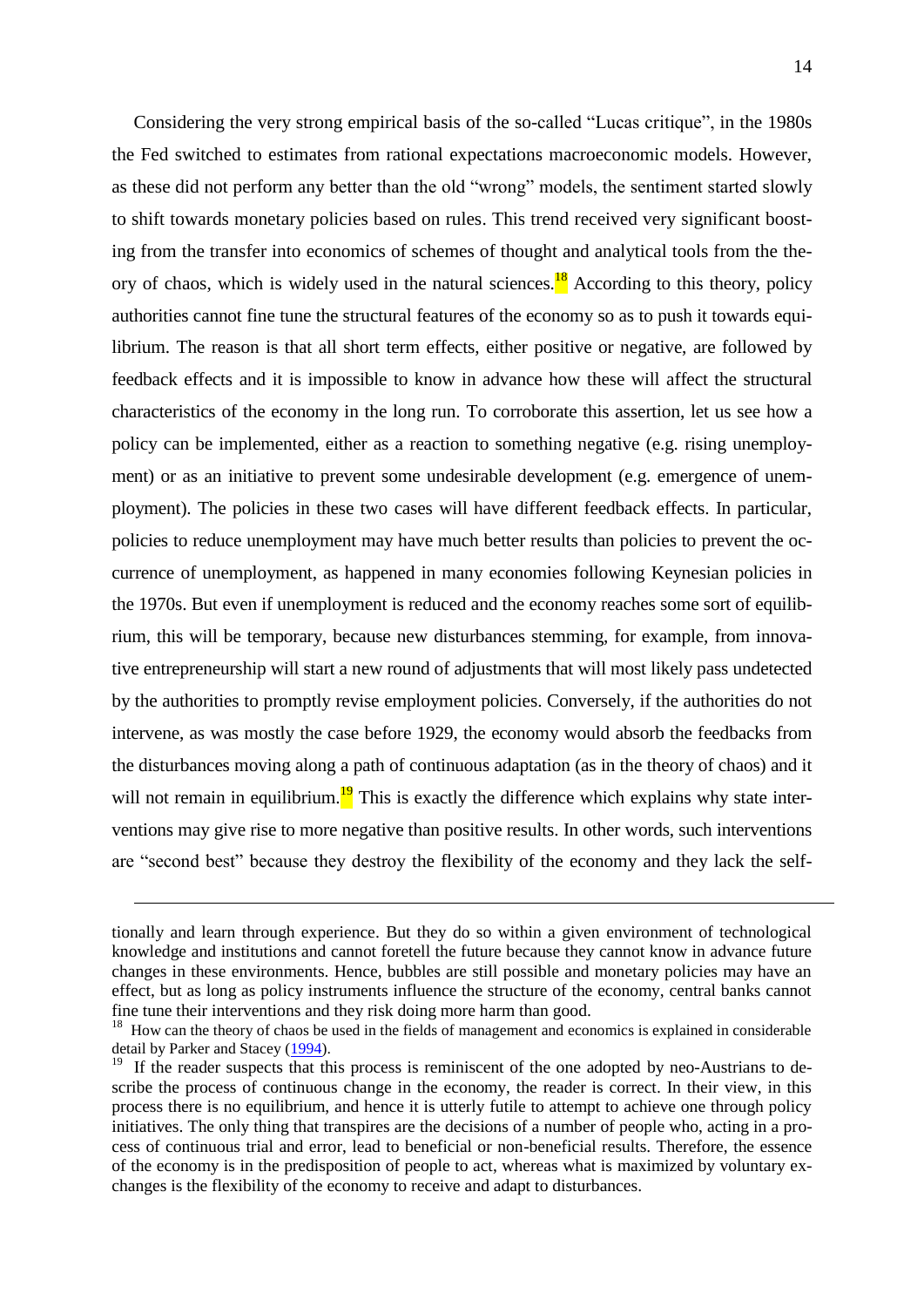coordinating feedback mechanisms for timely adaptation to disturbances.

The turn in the 1990s found investigations into the design of a monetary rule characterized by simplicity and good tracking properties in full swing. According to the study by Asso, Kahn, Leeson [\(2007\)](#page-24-12), after successive approximations, experts acceded to the monetary rule proposed by Taylor [\(1993\)](#page-26-7), which is summarized as follows: the central bank's policy should strive to equate the interest rate of short term loanable funds with the sum obtained by adding the rate of inflation, plus half the difference between the nominal GDP from its trend, plus half the difference between the rate of inflation from its target rate, plus two. Research shows that from 1993 to 2002 the Fed behaved as if it followed this rule and much of its success was attributed to having done so.<sup>20</sup> In turn, this success led to the view that the gap between classical and Keynesian monetary policies had been bridged and at last the discretionary powers of the Fed had been tamed. However, in the wake of the 2008 crash, many of the old concerns about the discretionary power of central banks resurfaced with the acute urgency that Crook [\(2009\)](#page-24-13) expressed in the Financial Times on 3/4/2009:

Friedman's incongruous naivety is at odds with his skeptic personality. In his own book *Capitalism and Freedom*, he says:

―As matters now stand, while this rule [the k-percent rule] would drastically curtail the discretionary power of the monetary authorities, it would still leave an undesirable amount of discretion in the hands of Federal Reserve and Treasury authorities with respect to how to achieve the specified rate of growth in the money stock, debt management, banking supervision, and the like." Both Friedman and Taylor seem to be aware of the fallibility of agency intervention into the supply of money; and yet, inexplicably, both seem in the end to take for granted that the agency in question will be willing to renounce discretion when

push comes to shove.

 $\overline{a}$ 

By implication, recent events proved the hard way that such central bank notions as "commitment" and "credibility" are pious pronouncements that do not amount to much when "push comes to shove". In the face of this development, the urgent question is how to forestall the Fed from creating or coalescing to the creation of the next asset bubble, the crash of which may bring down the international monetary system. To this I now turn below.

#### Representative democracy and bubble-neutral monetary regimes

The sixteen world renowned economists in the Committee on International Economic Pol-

<sup>&</sup>lt;sup>20</sup> The Fed has never revealed explicitly that during this period they were following some specific monetary rule. But according to Calomiris [\(2009,](#page-24-4) 68), Garrison ([2009](#page-25-13), 193-194) and other researchers, the data show that the Fed from 1993 to 2003 behaved as if they were following "Taylor's Rule".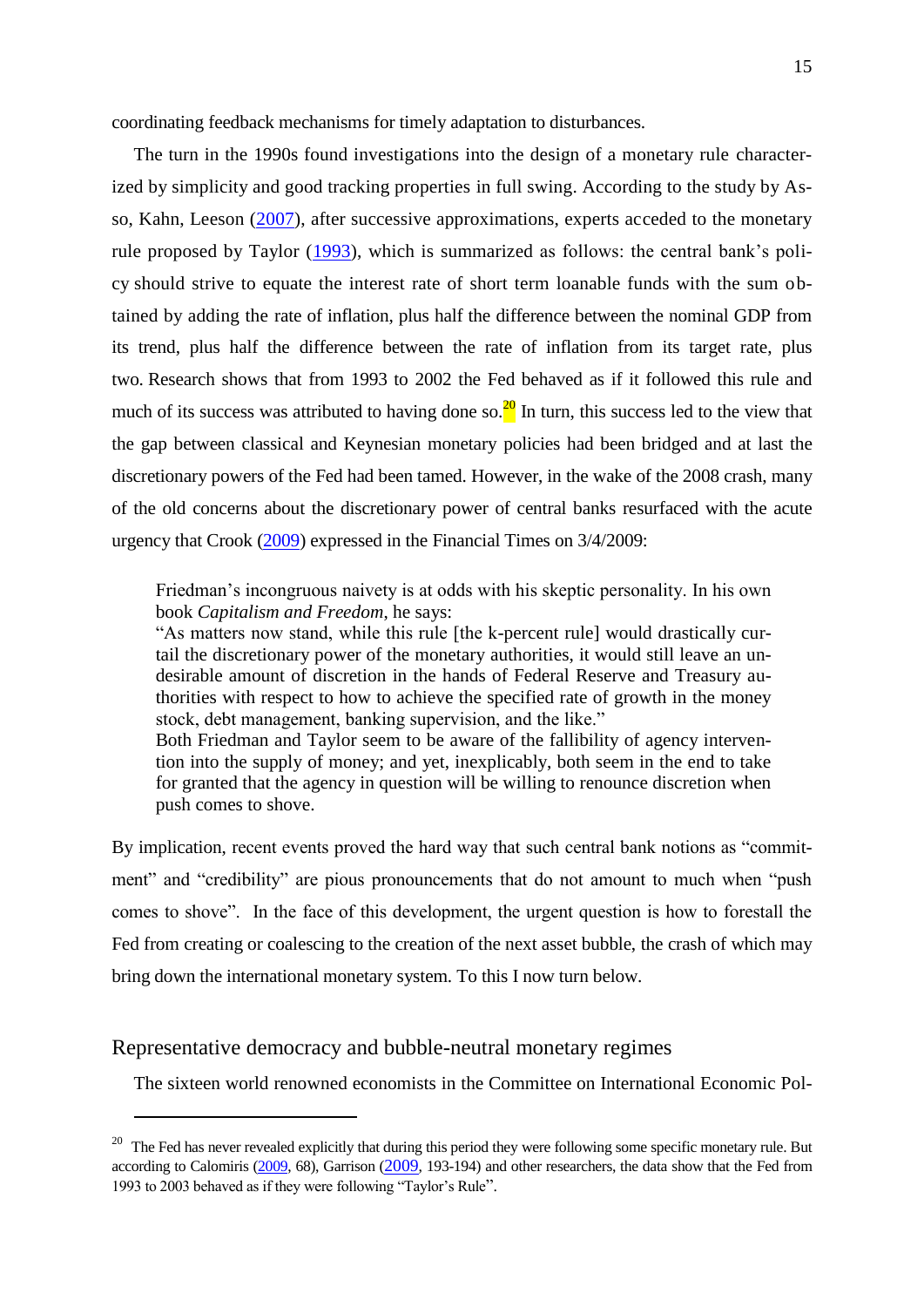icy and Reform do not deal with the above question directly in their 2011 report on *Rethinking central banking.* However, their answer may be inferred from page 28, where among other qualifications they state that:

Central Bank independence ultimately rests on political consensus—on the convergence of views among leading political interests that society's broader economic goals are best served by this independence.

That is, the solution they propose is to render the Fed "independent" and do so by "political consensus‖. Does their proposal have any real value? It has not, for at least two fundamental reasons: first, because political parties in representative democracies are beset by the moral hazard problems explained in the Appendix, which make political consensus utterly unlikely; and, second, because democracy stands on the principle of not granting independence to anybody, person, collective entity or institution, even if it were 100% certain that this would serve best "society's broader goals".  $\frac{21}{2}$  Hence, given that the time until the next big crash is ticking and the field is open to new ideas, the following thoughts may be worthy of consideration.

# Constitutionally backed monetary policy rules

 $\overline{a}$ 

The analysis in the previous sections led to three findings. Namely that: (a) if the Fed had not deviated sharply from the "Taylor rule" that it appeared to be following up to 2001, no real estate bubble would have formed and the Central Bank would have spared the USA and the world from the ruinous consequences of the 2008 crash; (b) the Fed deviated from the policies that were recommended by the said rule when "push came to shove", and  $(c)$  it is not just the Fed which is prone to bubbles, but the current structure of politics, including

 $21$  In a way reminiscent to Ricardo's warning in the introduction, the quotation below from Friedman [\(1962,](#page-25-5)49) explains convincingly why unqualified central bank independence is undesirable:

<sup>…</sup> Any system which gives so much power and so much discretion to a few men that mistakes excusable or not can have such far-reaching effects is a bad system. It is a bad system to believers in freedom just because it gives a few men such power without any effective check by the body politic this is the key political argument against an "independent" central bank. But it is a bad system even to those who set security higher than freedom. Mistakes, excusable or not, cannot be avoided in a system which disperses responsibility yet gives a few men great power, and which thereby makes important policy actions highly dependent on accidents of personality. This is the key technical argument against an "independent" bank. To paraphrase Clemenceau, money is much too serious a matter to be left to the Central Bankers.

Moreover, aside from this conceptual stand on "central bank independence", under the prevailing arrangements it is extremely difficult to monitor the degree of independence that the central bank actually exercises. On this issue, see for example, Cargill, O'Driscoll ([2013](#page-24-14)).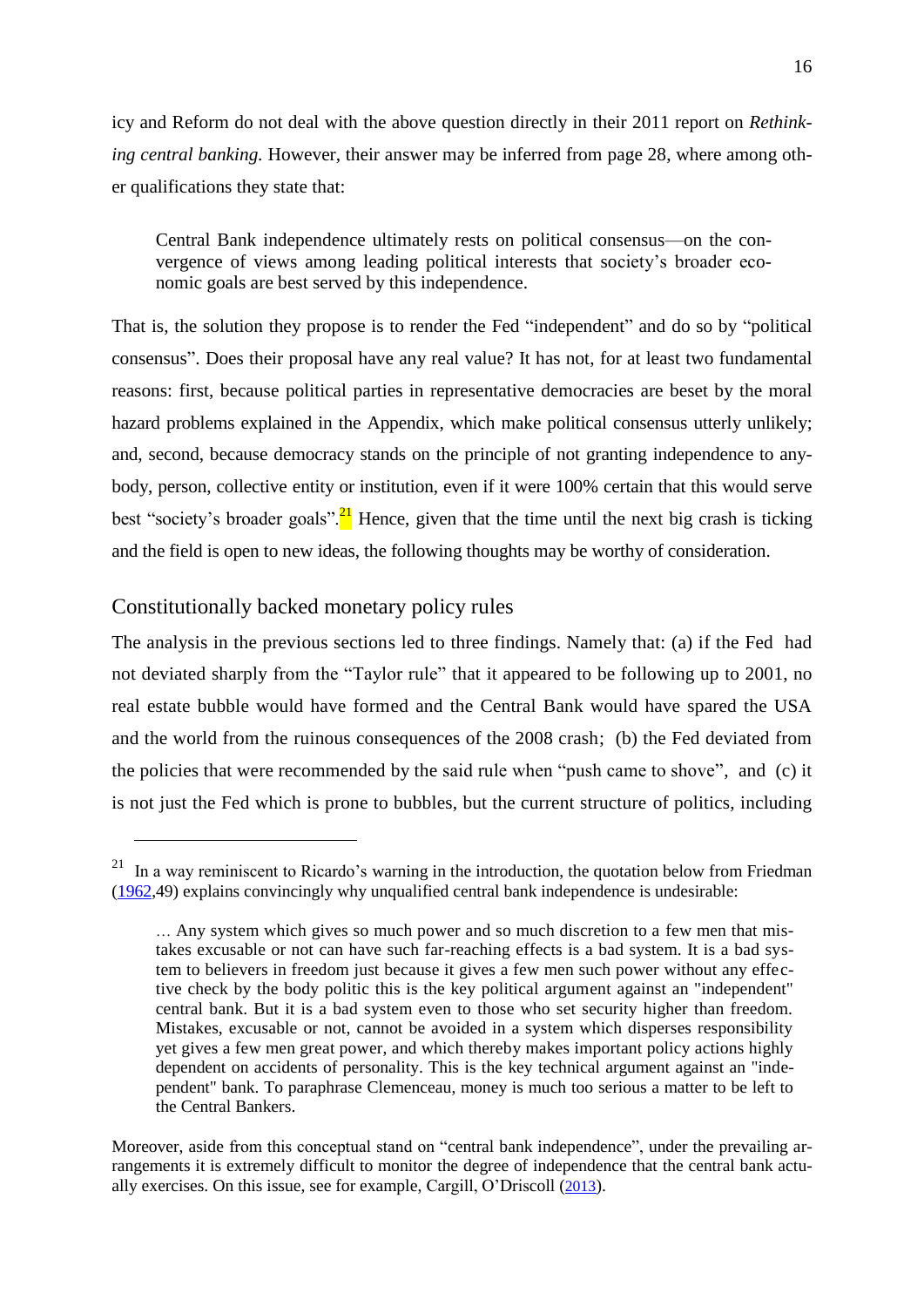the Congress, the Presidency, and the regulators of the banking industry. Consequently, the high level voices that call now for the abolition of the Federal Reserve System should be construed as a demand for complete overhaul of the monetary regime in place, instead of piecemeal reforms which have been tried and failed. Thinking along this direction, prudence would recommend that before considering a new bold monetary regime without a central bank, some less unsettling intermediate regimes may be easier to adopt politically and may save precious time.

Such a monetary regime would be one in which the Fed would be instructed through a *constitutional* amendment to conduct monetary policies by following a fixed rule known to economic agents in advance. Contrary to the standard formulation of Friedman's original idea, the proposed constitutional amendment would not set a specific monetary rule. Since economic conditions and Central Bank thinking change, the Fed should be able from time to time to change the monetary rule. But the degree of its discretion should be bounded by the prerequisites that: (a) the monetary rule is fixed and known, and (b) when the rule is changed, economic agents should be informed in advance. In this framework, the pressures from politicians on the Fed to change the monetary rule in order to serve certain social policies would be mitigated by the requirement that the change would have to be announced in advance. For then, economic agents would have the time to gauge the consequences and take measures to hedge against them.

Introducing a constitutional wedge of the above form would strengthen the resistance of central bankers to pressures by politicians to influence the economic and electoral cycles via seigniorage so as to enhance their chances of re-election. But the incentives of central bankers which give rise to the moral hazard problems explained in the Appendix would not be affected and this would be a major weakness. The focus below is on how to confront it.

## Constitutional upgrading of the central bank

In a monetary regime consistent with representative democracy the independence of the central bank might be conceived on grounds similar to those of the other three branches of government. For example, the judicial in the USA is independent from the legislative and the executive branches. But its independence is bounded by a system of "checks-and-balances", which precludes, say, the members of the Supreme Court from exercising absolute power, i.e. power irreverent to the objectives pursued by the other two branches of government, as expressed and mandated through the laws. Analogously the executive and the legislative branches of government are independent but bounded to respect the decisions arrived at by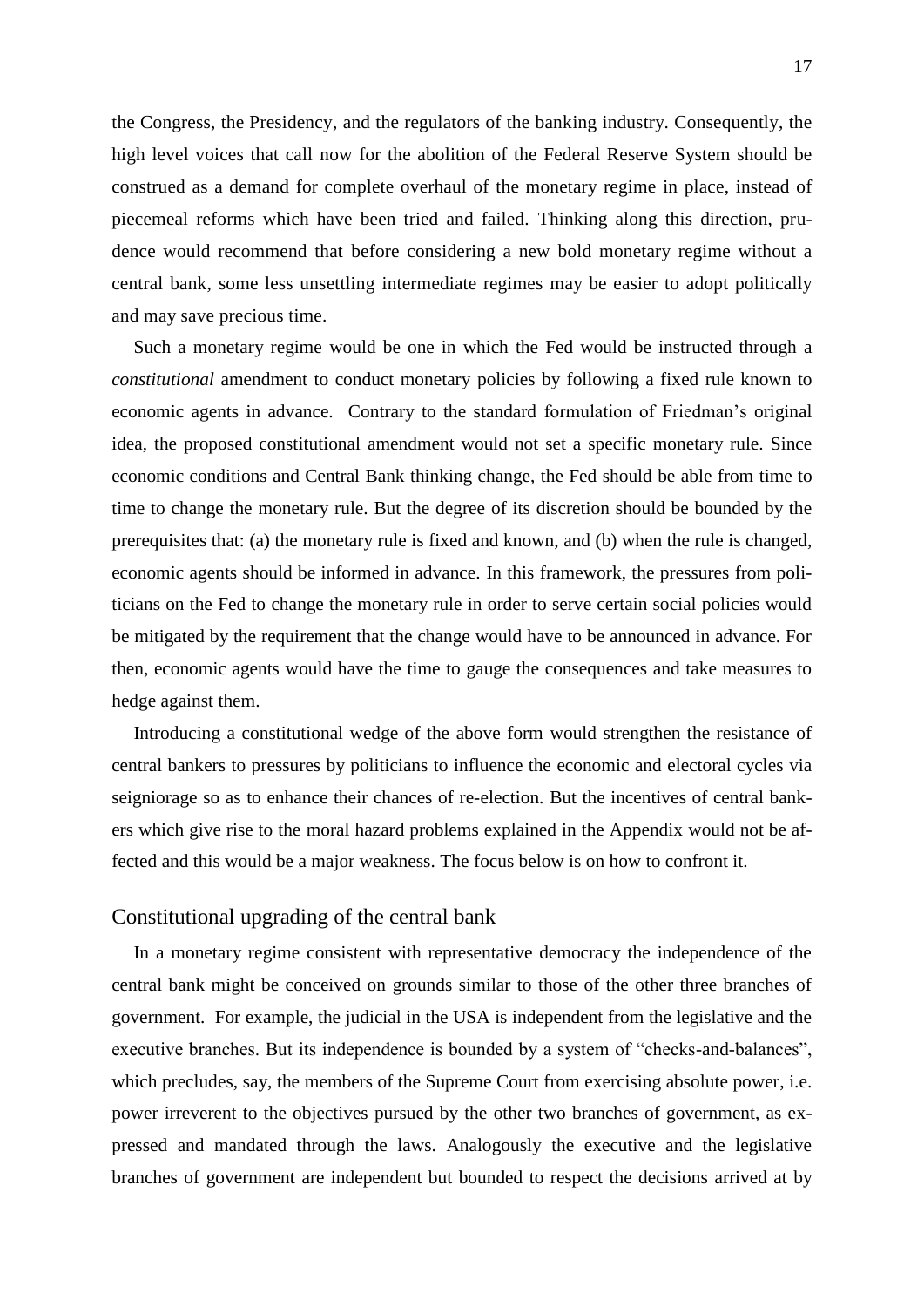the Supreme Court. Hence, it would constitute a major regime change if by a constitutional amendment the Fed was upgraded into a fourth branch of government, bounded only by the checks-and-balances that would be spelled out in the amendment.<sup>22</sup> Apparently, in this framework: (a) the independence of the Fed would be circumscribed by the law and hence it would be honored as such by the other branches of government; (b) like the Supreme Court justices, the governors in the Fed would be appointed for life, so that all their incentives to capitalize on their knowledge and social prestige by jumping to private practice would be quashed; (c) the differences among the political parties regarding the orientation of monetary policies would be reflected in the views held by those who are appointed as governors and in the influence that they might exercise in the stance of the Fed as a collective entity, and (d) monetary policy would be driven by concerns to serve the longer interests of society and not the short run ones pursued by politicians and/or organized pressure groups.

In the heat of everyday debates about inflation, unemployment, debt sustainability, exchange rate valuation, competiveness, etc., the position of the governors of the Fed would differ significantly from that of Supreme Court justices. Their decisions quite frequently would be dragged into bruising battles among the political parties. Many would read in them biases towards this or the other group of people. They would be accused of social insensitiveness, etc. To reduce the adverse influences of such divisive debates on the credibility of monetary policy, the proposed upgrading of the Fed should be supplemented with a monetary policy rule as described in the previous sub-section. Because then, monetary policies will be characterized by transparency and the Fed will be able to stay firm in the course of bubble neutral monetary policies. Moreover, in the interest of better coordination and enforcement, it may be advisable to bring micro- and macro prudential policies and agencies under the authority of the Fed, if further research showed that the moral hazard problems of regulation would be reduced.

Yet, buttressing the Fed in the above manner would enable it to conduct bubble neutral monetary policies if and only if from a technical point of view it has firm control over the supply of money or the policy interest rate. Otherwise, the only viable monetary regime is free money. Let us see why.

 $22$  In the original U. S. Constitution the founding fathers provided for money that would be based on a commodity standard like gold or silver. Hence, the acts of U.S Congress which established the Fed in 1913 and abolished convertibility in 1972 might be considered unconstitutional. Unlike these major monetary regime changes, my proposal calls for a constitutional amendment.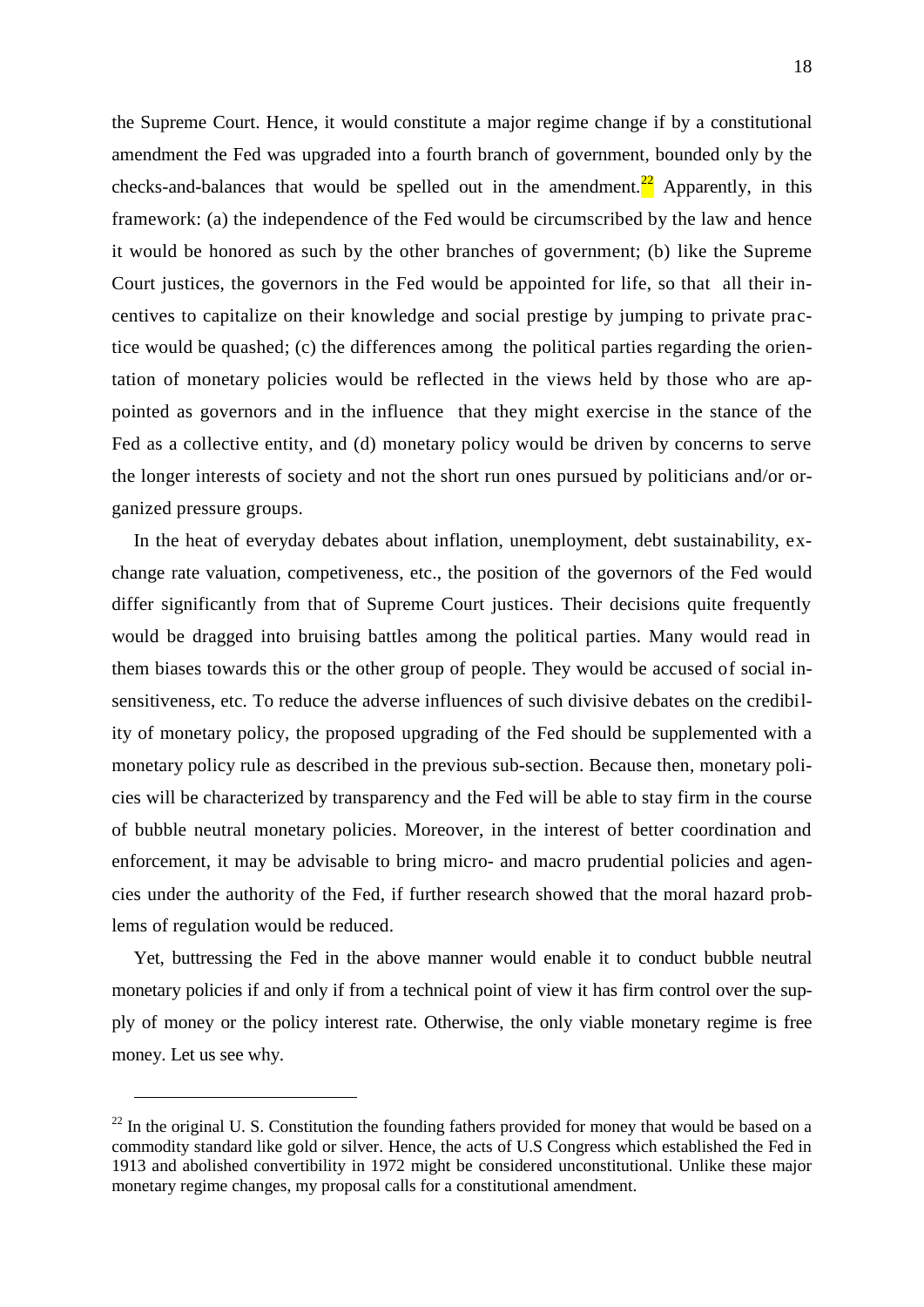## Monetary regime without a central bank

Under a rule-based monetary policy, the Fed may target at each point in time either the quantity of money or its opportunity cost, i.e. the interest rate, but not both. Until 1982 it targeted mainly the quantity of money using M1, i.e. the narrowest and most precisely defined monetary aggregate. However, subsequently, monetary targeting waned and in 1993 it was abandoned altogether.<sup>23</sup> Benjamin Friedman (2006) attributes this change to the views Allan Greenspan<sup>24</sup> expounded regarding the usefulness of rules in conducting monetary policy. But in the light of Milton Friedman's (2006) assessment, the likelihood is that Greenspan's pronouncements had to do more with the blurring of the various monetary aggregates rather than his ideological inclinations. One ground for this conjecture is that all aggregates used in monitoring money growth rates lost gradually their sharpness and their usage in fine tuning the changes in the money supply became superfluous, if not dangerous. According to monetary experts, this shift occurred because of the opening up of the country's borders due to globalization, the acceleration in offshoring, and the importance of the US Dollar as the preeminent international reserve currency, which implies that a large portion of the US money supply circulates abroad. Another ground is the shift away from money and towards interest rate rules that took place in the literature and in professional opinion. Reflecting on its importance, it is perhaps more than a coincidence that the abandonment of money targeting was announced by the Fed in the same year with the publication of Taylor's [\(1993\)](#page-26-7) highly influential paper. Last, but not least, is the realization that Greenspan's vows in favor of discretion proved innocuous, because the policies that were adopted up to 2001 coincided closely with the ones that would have been recommended by "Taylor's rule". Hence, if the political economy arguments that were advanced previously to explain the errors of the Fed after 2001 are not convincing, the question is how else we might explain them so as to prevent their repetition.

An explanation is that the observed aberrations of the Fed reflected not errors but policy limitations. This would be plausible if the "Taylor's rule" was abandoned after 2001 because the Fed had lost control also of the interest rate. Could this be the case? It could because, when Garrison [\(2009,](#page-25-13) 191) compared the evidence from the periods of Miller-Volker (1978- 2987) and Greenspan-Bernake (1987-present), he found that:

Just as the blurring of the money-supply definition virtually destroyed the viabil-

 $23$  Taylor (199, 204) thinks that in 1986 the Fed started following an interest rate rule consistent with the one he introduced and is referred to ever since as *Taylor rule*.

 $24$  Alan Greenspan served as chairman of the Fed from 1987 to 2006.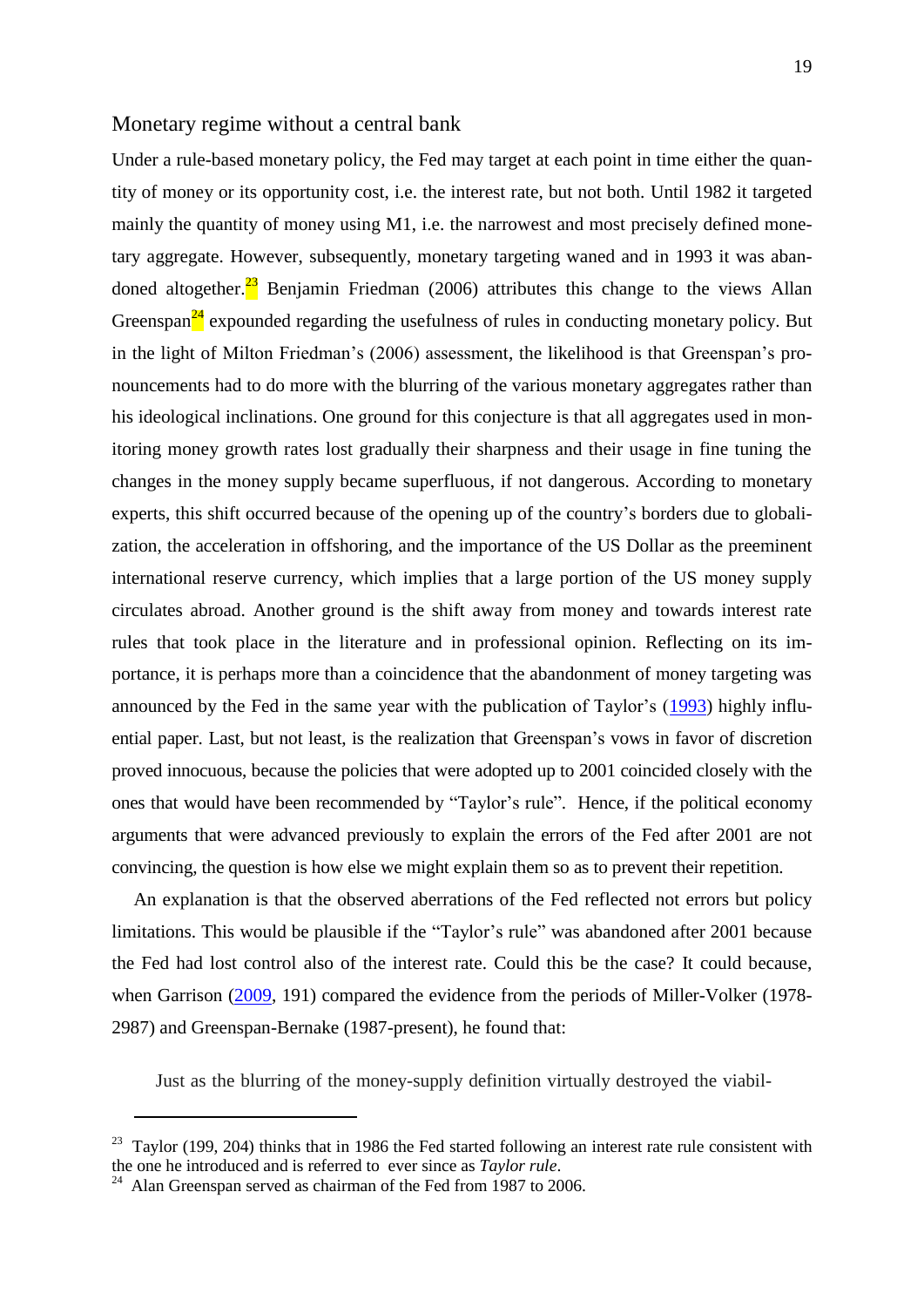ity of a money-supply rule, the federal government's housing policy and attendant financial innovations during the Great Moderation have virtually destroyed the viability of interest-rate targeting. $\frac{25}{25}$ 

Therefore, if Garrison is right, the case for rules based monetary policy hinges in principle and in practice on the necessity for the Fed to regain control over the money supply or the interest rate in a way that will be transparent to private agents. Is it possible? For, if it is not, the case in favor of a monetary regime without a central bank becomes the only viable alternative.

Unfortunately the vast majority of the relevant literature since 2008 has focused on piecemeal technical reforms to enhance the analytical and applied capabilities of central banks to control bubbles. Examples abound. Just to mention a few, De Grauwe [\(2008\)](#page-24-15) presents arguments in favor of the view that central banks may be able to improve macroeconomic stability (i.e. lowering the variability of output and inflation) by targeting stock prices; Teo [\(2009\)](#page-26-8) compares the welfare implications of exchange rate and interest rate targeting and finds that under certain conditions the former gives results which are superior to the latter; and Shiratsuka [\(2011\)](#page-26-9) recommends that central banks incorporate into their models information from macroprudential analyses regarding changes in investors' attitudes towards risk taking; If one searched for research efforts allowing for the fallibilities of the central banks themselves, one would find very few. Among them are the studies by Calomiris [\(2009\)](#page-24-4) and Garrison [\(2009\)](#page-25-13). Calomiris [\(2009,](#page-24-4) 88-90) stands firm in the view that the Fed may regain control, provided that the government introduces the extended list of reforms that he proposes. On the other hand, Garrison [\(2009\)](#page-25-13), after affirming in page 198 that:

Once the current recession—of whatever depth and length—is behind us, there can be no simple return to normalcy. Money-supply targeting is operationally nonviable, and interest-rate targeting will be seen (by the market and, it is hoped, by the Fed) as nonviable,

he goes on to conclude that the only viable alternative is to replace the Federal Reserve System with one driven by choice among currencies, along the lines that Hayek [\(1976\)](#page-25-14) and Selgin, White  $(1994)$  suggested not long ago.<sup>26</sup>

<sup>25</sup> Note that the period of Great Moderation lasted from the mid-1980s to the mid-2000s. Hence, approximately, it coincided with the period during which Greenspan served as chairman of the Fed.<br><sup>26</sup> Gerrison's conjecture that interest rate teresting has become operationally nonviable can be

Garrison's conjecture that interest-rate targeting has become operationally nonviable can be reinforced further by drawing, for example, on Phelps [\(2010\)](#page-26-11) and Dowd, Hutchinson, Kerr [\(2012\)](#page-24-16). According to these authors the crisis erupted because the managers and shareholders of big financial institutions failed to perceive the nature of the risks that were associated with their decisions, and hence they did not hedge against them appropriately. That is, they did not realize that the risks emanated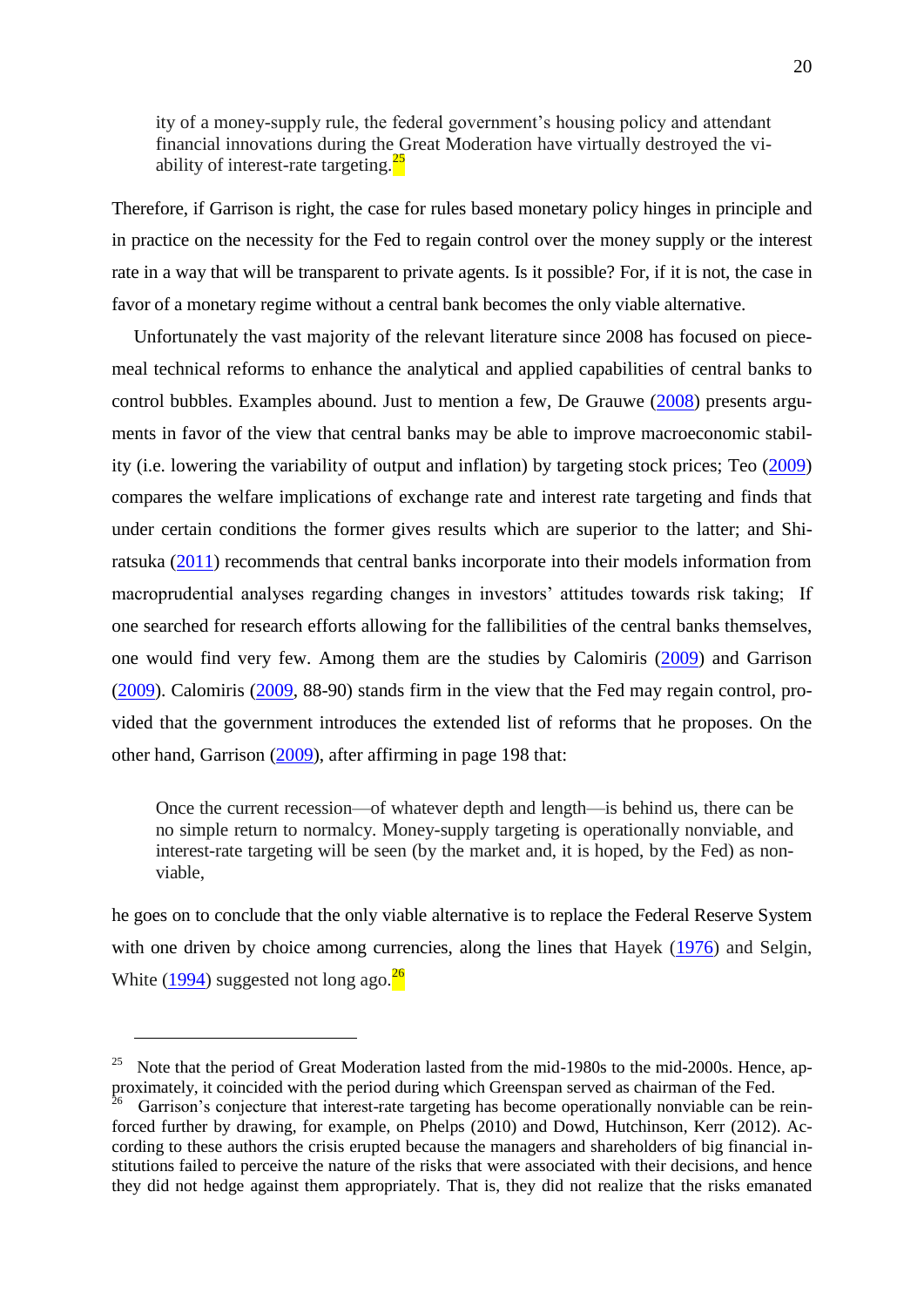However, none of these two courses of action looks feasible in the foreseeable future. From a political standpoint some of the reforms proposed by Calomiris (2009) may go through fairly easy, whereas those that relate to the too-big-to-fail banks may remain on the to-do-list for long, since the prospects for their adoption are extremely slim, given the moral hazard problems involved and explained in the Appendix. As for the scrapping of the Federal Reserve System, this would require either an upheaval in the political system or a crash of so monumental proportions that the citizens themselves would take the control in their hands and impose a decentralized market-based system of currency provision and circulation. $\frac{27}{2}$ Which event may happen first is impossible to say. But given the inertia of democracy in issuing blank checks to be paid by future generations, the latter possibility cannot be precluded.

# Summary of findings and issues for further research

 $\overline{a}$ 

The 2008 crash in the USA showed that, while a rules-based monetary policy may be necessary to prevent central banks from contributing to the creation and bursting of assets bubbles, it may not be sufficient. The reason is that, under the present institutional circumstances, the relations of central banks to politicians, regulators, and organized pressure groups are beset by serious moral hazard problems, which induce them to deviate from the monetary rule when push comes to shove. This problem is generic to all countries organized as representative democracies with more or less free market economies. But it applies especially in the case of the Fed in the USA, the currency of which circulates widely abroad and serves as one of the main reserve currencies for the central banks of other countries; for, as recent events made obvious, its fallibilities may bring down the whole international financial system. That is why the question of how to forestall another and perhaps bigger crash in the future is most urgent.

Assuming that the Fed can control the quantity of money or the policy interest rate, thinking ahead of events would recommend: (a) upgrading its constitutional status to a fourth

from Knightian uncertainty, which is incalculable and renders the course of future events unknown. In the words of Phelps [\(2010,](#page-26-11) 137):

One of the towering lessons of the present crisis is that it has made vivid to us what has long been obvious to all but the most doctrinaire academicians. Radical uncertainty, known as 'Knightian uncertainty', is always present in some respects and is always a significant consideration – at least, in a modern economy or even a traditional economy operating in a modern global economy… An important consequence of this flare-up of uncertainty is that the central bank does not know the level to which to set the 'policy rate of interest' and thus the direction in which to start moving the policy rate.

<sup>27</sup> In either event, what particular form such a decentralised system might take may be glimpsed from the fast growing literature on free banking, an excellent summary of which can be found in White [\(2011\)](#page-26-12).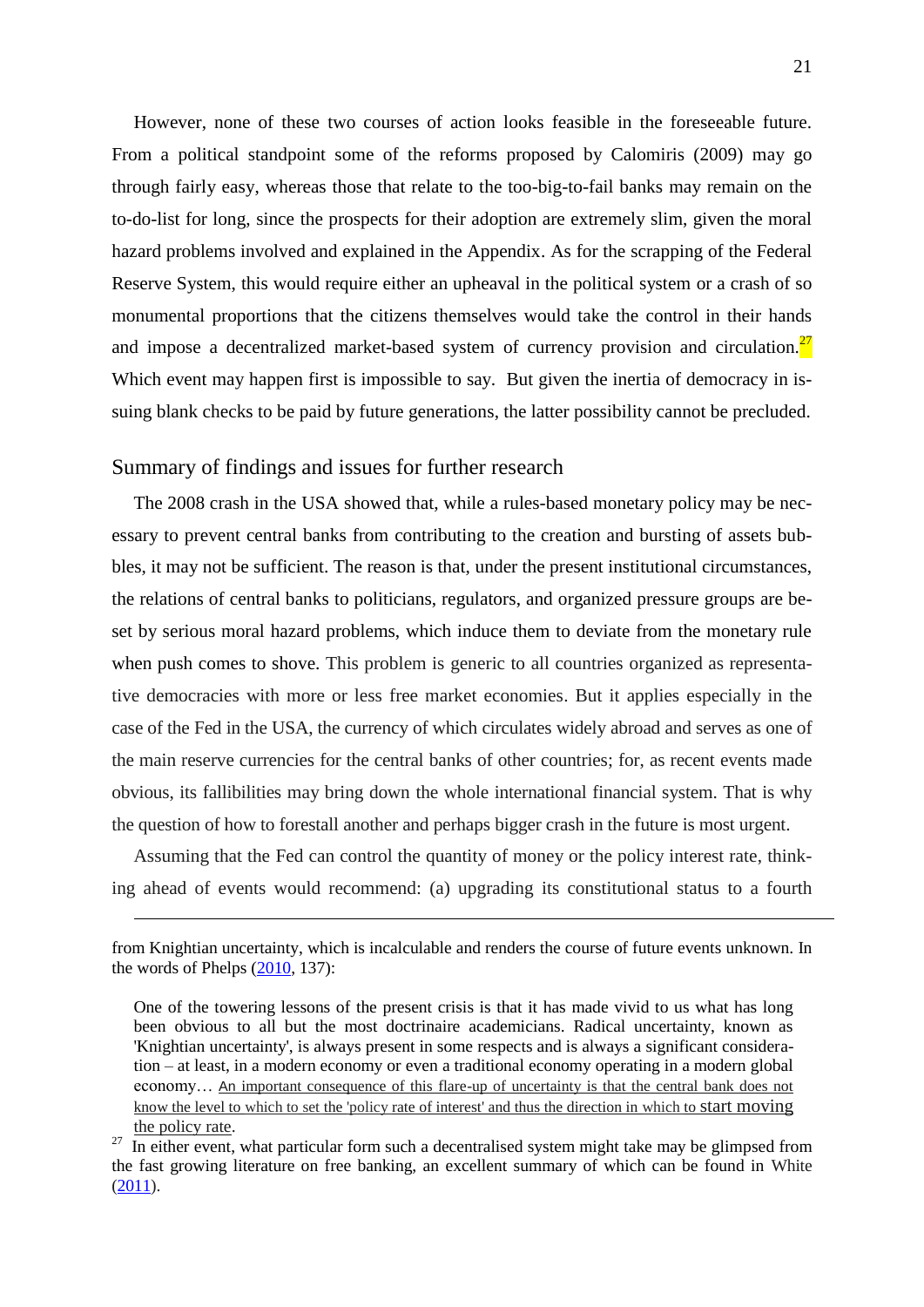power of government, much like the judicial; and (b) requiring trough a constitutional amendment that it follows a monetary rule. By expanding its independence within the established framework of checks-and-balances in place, appointing its governors for life, which would take care of the moral hazard problems discussed in the Appendix, and following a monetary policy rule, the Fed should be able to stay the course in a bubble neutral monetary policy. It should be noted though that there is a fair amount of literature which questions now the ability of the Fed to control in an effective and transparent manner either of these target variables. If this is the case, and it is confirmed by further research, soon a dilemma will arise as to the appropriate reforms.

In view of this outlook, some experts hold the view that the Fed can re-establish control over the said target variables, provided that the government introduces a wide range of specific reforms, whereas according to some other experts, the Fed has lost control and there is no going back to money or interest rate targeting. Acting along the first approach would require a far reaching overhaul of the monetary system in place. On the other hand, proceeding along the second approach would require scrapping the Federal Reserve System and replacing it with a market-based one. In either case, the reforms are going to be highly unsettling in the short run. But since under the present institutional circumstances another bigger crash can be conceived as unavoidable, we should not let it happen.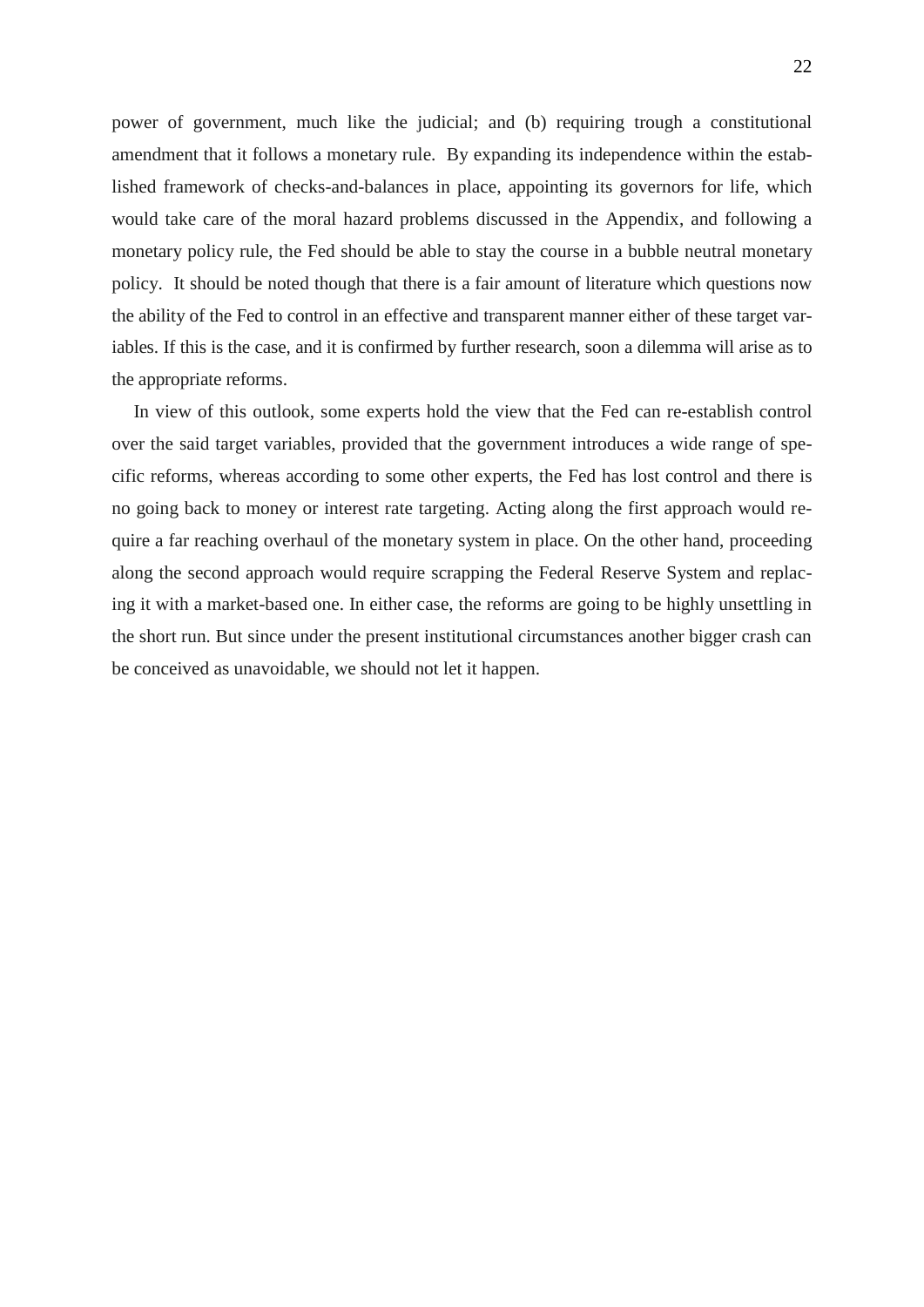### Appendix

### Lethal cocktail: Seigniorage and representative democracy

From Ferguson [\(2008\)](#page-24-3), Calomiris [\(2009\)](#page-24-4) and many other researchers we have now a very good grasp of the forces that led to the formation and bursting in 2008 of the real estate bubble in the USA. In general these forces emanated from institutional arrangements that were put in place by democratically elected governments and policies that were enacted by appointees of the said governments. Hence, the key to understanding why these institutional arrangements and policies failed is to recognize that: (a) the relationship between votertaxpayers, on the one hand, and politicians and their appointees, on the other, creates a moral hazard problem, which occurs because the latter as representatives (agents) have incentives that differ from those of the former (the principals) and so they act in their own interest rather than in the interest of the voter-taxpayers whom they represent, $\frac{28}{3}$  and (b) the representatives (agents) have established and retain monopoly power over the issuance of money, i.e. they have exclusive rights to seigniorage. The objective in this appendix is to show how these two arrangements combine into an awful cocktail for democracy and economy.

To see first how the disparity in incentives between voter-taxpayers as principals and politicians, central bankers and regulators as agents contributed to the 2008 collapse of the real estate market in the USA, consider what is expected from them in the form of tasks and what they did. Politicians would be expected to discourage lending by banks on substandard banking criteria, to expedite the resolution of insolvent institutions by imposing strict limits on regulatory forbearance, and to demand from credit rating companies the application of the highest possible standards in the measurement of bank risks. However, because of the principal-agent problem, politicians did the opposite. They pressured Fannie Mae and Freddie Mac to grant loans to people they could not repay them. They loosened the limits for regulatory forbearance; and not the least, they encouraged credit rating companies to relax their standards in the measurement of risks, etc. One important incentive that explains the disparate behaviour of politicians is their desire to get re-elected, since by facilitating poor people to buy their own houses, politicians raise their appeal among the lower income classes and get voted by them into office. Another incentive is purely financial. Political campaigns everywhere, but especially in the USA, cost a lot of money and politicians must raise substantial contributions to finance them. In turn, this situation may provide lobbyists and other campaign contributors with the opportunity to influence politicians to act against the public interest. A third incentive is that by the time the adverse consequences of their policies emerge, the politicians who pushed for them most likely won't be around to face the public's rage or the voters will have forgotten whom to vote out in the election. Moreover, it should be noted that, since as a rule the benefits from the enacted policies accrue to people who are different from those who pay for their cost, politicians have the option to choose that balance which may serve their own personal interests. Unfortunately, as substantiated by Bitros, Karayiannis [\(2013\)](#page-24-6), these fallibilities are inherent in representative democracy and not very much can be done to contain their undesirable side effects.

Turning to central bankers, tax-payers would expect them to remain committed to the stability of the general price level in the long run and to stay firm on this course regardless of the suasions and pressures they may face from politicians and other organized professional classes to manipulate the money supply so as to serve their short term interests. Instead, what

<sup>28</sup> The difference in the incentives that creates the problem of moral hazard is also known as the "Principal-agent problem".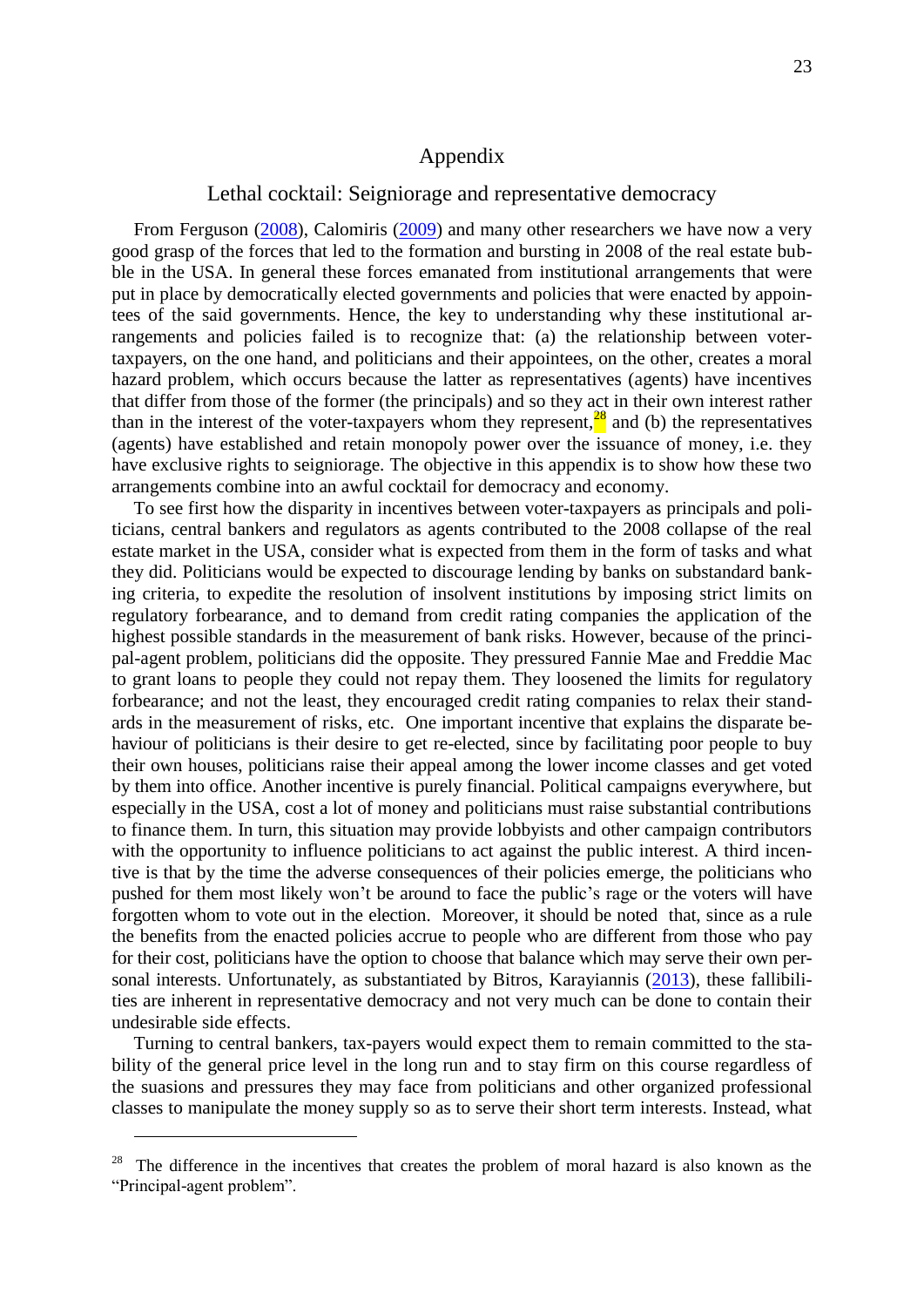central bankers did was everything that eroded their credibility. For example, to go along with the objectives of the 2003 "Dream Downpayment Act", they kept the long term interest rate at historically low levels. While it was clear that the managers of the "too-big-to-fail" banks" in conjunction with the two government sponsored banks, Fannie Mae and Freddie Mac, were amassing huge profits by pushing on a worldwide scale trillions of dollars of high risk mortgage backed securities, they looked the other way as if nothing was happening (see Greenspan (2008: 507) ) ; and not the least, they practiced opportunism or learning-by-doing doing, in a period when firmness in monetary policy was of paramount importance. One incentive to behave in this way is to enhance one's employability in prestigious and high paying government jobs. Note in particular that, when in opposition political parties consult usually for free with a great range of professionals on whom they call to fill the positions that open in the narrow and the wider public sectors upon taking over from the previous government. Therefore, the odds are that the appointees may show greater allegiance to the interests of politicians who appoint them, rather than to those of the general public. Another incentive is that once appointed to high government office, the door opens wide for obtaining lucrative appointments and contracts in the private sector. Examples of such transfers from the government to the private sector and vice versa abound in everyday news, so there is no need to dwell further on this point. Last, but not least, it is the fear of falling from the grace of the politicians who appoint them that may induce central bankers to give in to pressures for instituting particular monetary arrangements against their best judgment.

Regulators are not in any less compromising position than the central bankers. From them taxpayers expect to lower the costs they absorb when asset bubbles burst. In doing so, regulators ought for example to set tight restrictions on holding assets that are too risky, to impose high capital requirements, to safeguard the competitive structure of the banking industry, and to avoid regulatory forbearance. However, regulators have strong incentives to do the opposite. As documented once again by the real estate bubble that burst in 2008, regulators failed to reign on the "too-big-to-fail" banks, they slept throughout the years that Fannie Mae and Freddie Mac deluged domestic and international markets with exceedingly risky mortgage backed securities, and indulged in wide forbearance by allowing insolvent banks to operate for very long. One incentive that explains these practices is the desire of regulators to avoid blame for poor performance. For example, by pursuing regulatory forbearance, regulators can hide the problem of an insolvent bank and hope that the situation will improve. Another incentive is that they want to protect their careers by giving in to pressures from the people who most influence their careers. These people are not the taxpayers but the politicians who try to keep regulators from imposing tough regulations on institutions that are major campaign contributors. Moreover, as we saw above in the text, both Congress and the presidential administration promoted banking legislation that made it easier for banks to engage in risk-taking activities.

Unfortunately, as argued by Bitros, Karayiannis  $(2013)$ , in representative democracies the structure of the political system gives rise inherently to two dimensions of moral hazard. These are that politicians on the one hand and their appointees on the other develop strong incentives to act in their own interests rather than in the interests of citizens at large. For many appointments in prestigious and high paying government jobs, the losses in welfare that may accrue to citizens because of this misalignment of incentives may be limited. But this is not the case with the appointments of central bankers and regulators. Because the combination of their moral hazard in handling the monopoly of government over the issuance of banknotes with the moral hazard of those who appoint them creates a cocktail of forces with potentially catastrophic losses of welfare for the citizens. Therefore, the need for arrangements to prevent this awful potential from happening in the future is as urgent as ever.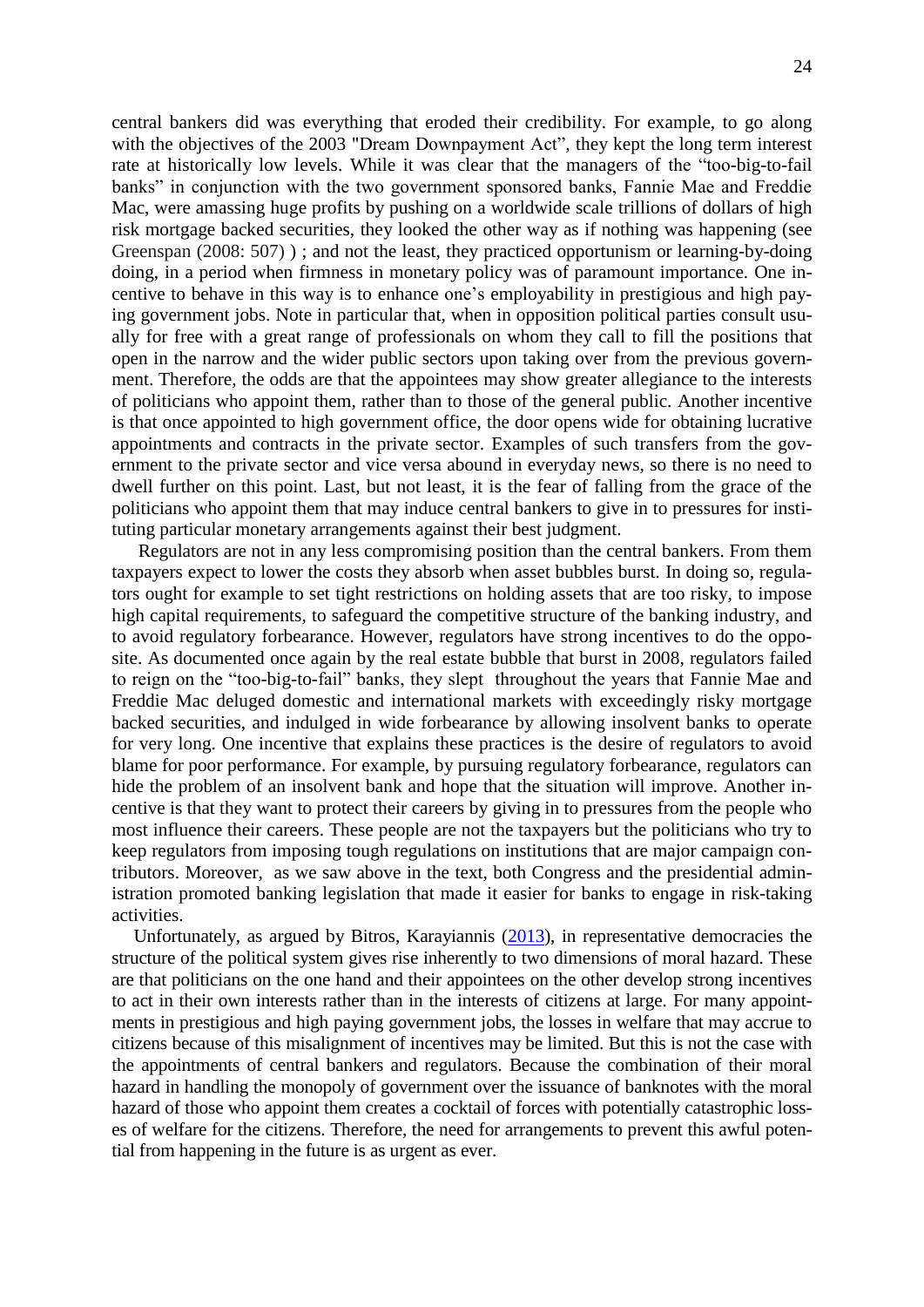# References

- <span id="page-24-12"></span>Asso, F., Kahn, G., Leeson, R. (2007) "Monetary Policy Rules: from Adam Smith to John Taylor," dallasfed.org/news/research/2007/07taylor\_leeson.pdf.
- <span id="page-24-5"></span>Backus, D., Wright, J. H. (2007) "Cracking the Conundrum." ideas.repec.org/p/fip/fedgfe/2007-46.html.
- <span id="page-24-11"></span>Barro, R. J., Gordon, D. B. (1983) "Rules, discretion and reputation in a model of monetary policy.‖ *Journal of Monetary Economics*, 12: 101-121.
- <span id="page-24-7"></span>Bekaert, G. Hoerova, M. and Duca, M. L. (2010) "Risk, Uncertainty and Monetary Policy." NBER working paper, nr. 16397, [http://www.nber.org/papers/w16397.](http://www.nber.org/papers/w16397)
- <span id="page-24-6"></span>Bitros, G. C., Karayiannis, A. D. (2013) *Creative Crisis in Democracy and Economy*, Berlin: Springer-Verlag.
- <span id="page-24-4"></span>Calomiris, C. W. (2009) "Financial innovation, regulation, and reform." *Cato Journal*, 29 (1): 65-91.
- <span id="page-24-10"></span>Calvo, G. A. (1978) "On the time consistency of optimal policy in a monetary economy." *Econometrica*, 46:1411-1428.
- <span id="page-24-14"></span>Cargill, T. F., O'Driscoll, P. G. (2013) "Federal Reserve Independence: Reality or Myth?" *Cato Journal*, 33(3): 417-435.
- <span id="page-24-1"></span>Committee on International Economic Policy and Reform (2011), *Rethinking central banking*, www.brookings.edu/research/reports/2011/09/ciepr-**central**-**banking.**
- <span id="page-24-2"></span>Congressional Budget Office (1992) *The economic effects of the Savings and loans crisis*. The Congress of the United States, Washington DC.
- <span id="page-24-13"></span>Crook, C. (2009) "Taylor's (and Friedman's) error." *Financial Times*: 3/4/2009.
- <span id="page-24-15"></span>De Grauwe, P. (2008) "Stock prices and monetary policy." The Centre for European Policy Studies, Working Document No. 304.
- <span id="page-24-16"></span>Dowd, K., Hutchinson, M., Kerr, G. (2012) "The Coming Fiat Money Cataclysm and the Case for Gold.‖ *Cato Journal*, 32(2): 363-388.
- <span id="page-24-3"></span>Ferguson, N. (2008) *The ascent of money: a financial history of the world*. New York: The Penguin Press.
- <span id="page-24-0"></span>French, D. E. (2009*) Early speculative bubbles and increases in the supply of money*. Auburn, Ala: Ludwig von Mises Institute,  $2<sup>nd</sup>$  edition.
- <span id="page-24-9"></span>Friedman, M. (1969) *The optimum quantity of money and other essays.* Chicago, Ill.: The University of Chicago Press.
- <span id="page-24-8"></span>Friedman, M. (1959) *A program for monetary stability*. New York: Fordham University Press.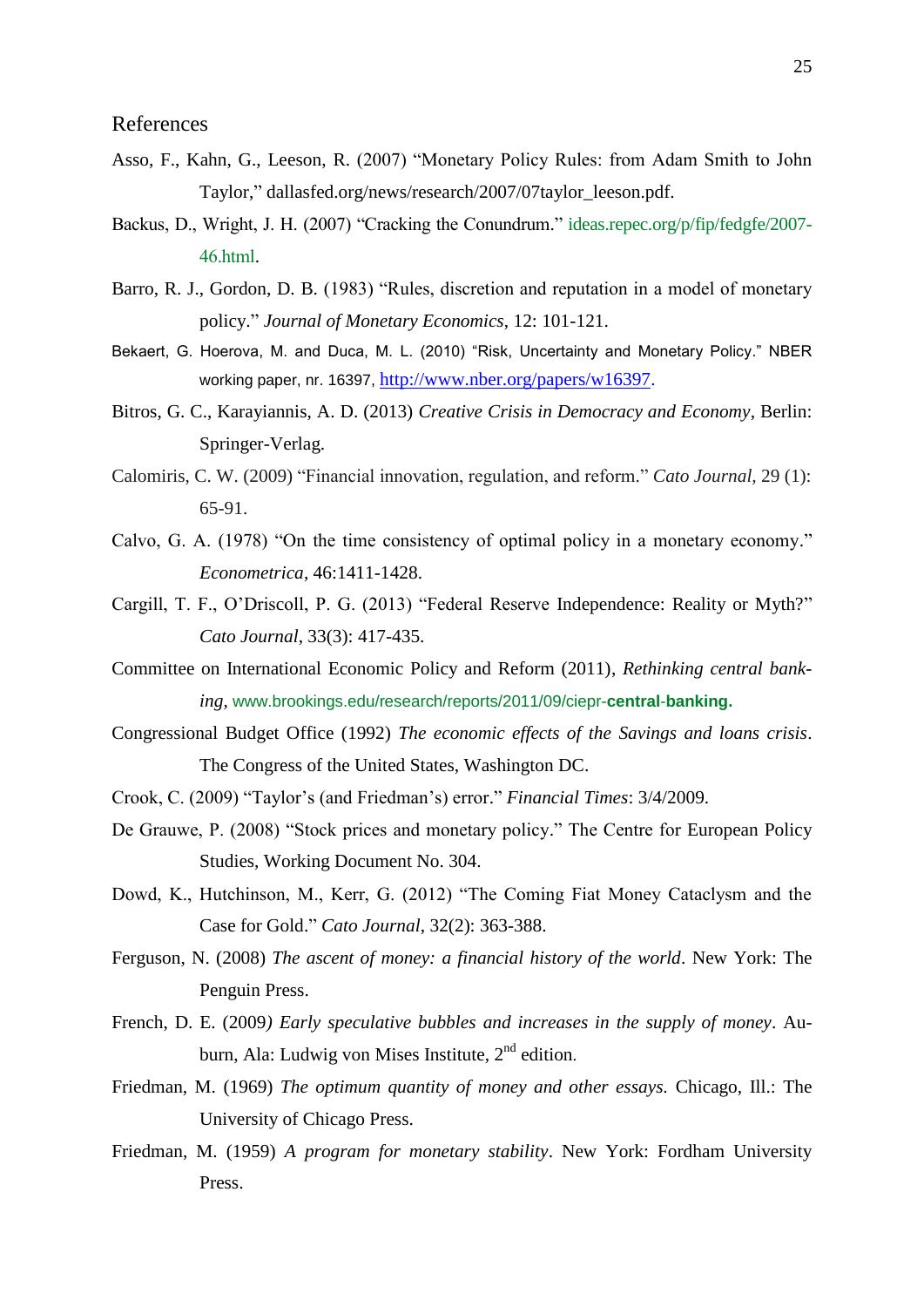Friedman, M. (1956) *Studies in quantity theory*. Chicago, Ill.: The University of Chicago Press.

- <span id="page-25-5"></span>Friedman, M. (1962) *Capitalism and freedom*, Chicago, Ill.: The University of Chicago Press.
- <span id="page-25-6"></span>Friedman, M. (1968) "The role of monetary policy." *American Economic Review*, 58: 1–17.
- <span id="page-25-4"></span>Friedman, M. (1948) "A Monetary and Fiscal Framework for Economic Stability." Ameri*can Economic Review,* 38: 245-264.
- Friedman, M. (2006), "He Has Set a Standard." *Wall Street Journal*, January 31, 2006:14.
- <span id="page-25-7"></span>Friedman, M., Schwartz, A. J. (1986) "Has Government Any Role in Money?" *Journal of Monetary Economics* 17: 37–62.
- <span id="page-25-13"></span>Garrison R. W. (2009) "Interest-rate targeting during the Great Moderation: A reappraisal." *Cato Journal*, 29(1): 187-200.
- <span id="page-25-3"></span>Greenfield, R. L., Yeager, L. B. (1983) "A Laissez Faire Approach to Monetary Stability." *Journal of Money, Credit, and Banking*, 27: 302–15.
- <span id="page-25-0"></span>Hayek, F. (1939) "Profits, Interest, and Investment," in F. Hayek, *Profits, Interest and Investment, and other Essays on the Theory of Industrial Fluctuations*. London: George Routledge and Sons, 3-71.
- <span id="page-25-14"></span>Hayek, F. A. (1976) *Choice in Currency*. London: Institute of Economic Affairs.
- Hayek, F. A. (2008) *A Free-Market Monetary System and the Pretense of Knowledge*. Auburn, Ala.: Ludwig von Mises Institute.
- <span id="page-25-8"></span>Kydland, F., Prescott, E. (1977) "Rules rather than discretion: the inconsistency of optimal plans.‖ *Journal of Political Economy*, 85: 473–492.
- <span id="page-25-9"></span>Lucas, R. E. (1975) "Econometric policy evaluation: A critique." *Carnegie-Rochester Series on Public Policy*, 1: 19-46.
- <span id="page-25-10"></span>Lucas, R. E. (1980) "Rules, discretion and the role of economic advisor," in S. Fischer (ed.), *Rational Expectations and Economic Policy*. Chicago, Ill.: University of Chicago Press, 199-210.
- <span id="page-25-11"></span>Lucas, R. E. (1981) *Studies in business cycle theory*. Cambridge, MA: The MIT Press.
- <span id="page-25-2"></span>McCallum, B. T. (2010) "Alternatives to the Fed?" *Cato Journal*, 30(3): 439-449.
- <span id="page-25-1"></span>Maddaloni, A., and Peydro, J. L. (2010) "Bank risk-taking, securitization, supervision and low interest rates. Evidence from the euro area and the U.S. lending standards." ECB working paper, nr. 1248. www.**ecb**.europa.eu/pub/pdf/scpwps/**ecb**wp**1248**.pdf.
- <span id="page-25-12"></span>Masson, P. (2008) "Monetary policy," in A. K Dutt, J. Ros (Eds.), *International handbook of development economics*, Vol II. Cheltenham, UK: Edward Elgar, 293–304.